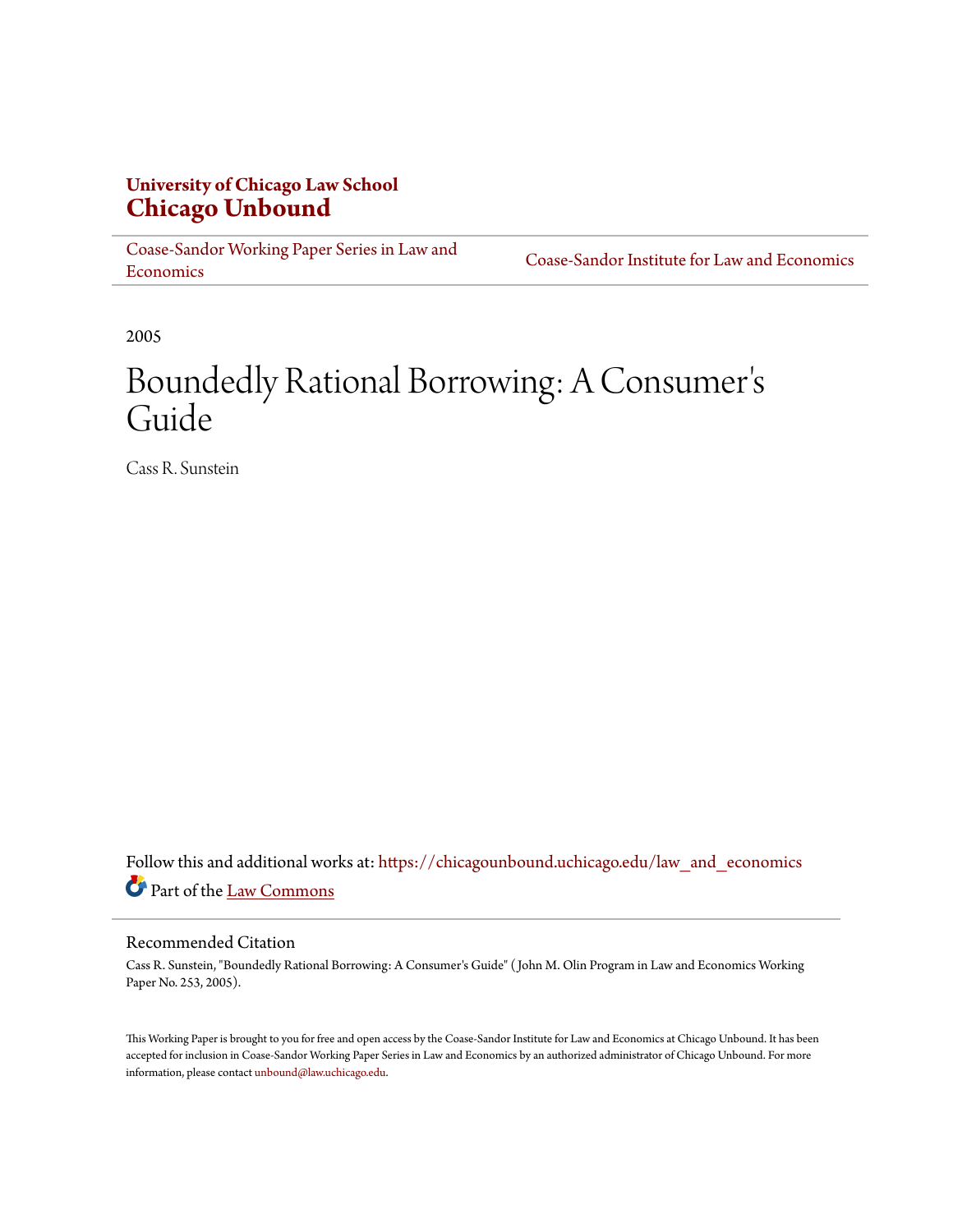# CHICAGO

### **JOHN M. OLIN LAW & ECONOMICS WORKING PAPER NO. 253 (2D SERIES)**



# Boundedly Rational Borrowing: A Consumer's Guide

*Cass R. Sunstein*

## **THE LAW SCHOOL THE UNIVERSITY OF CHICAGO**

July 2005

This paper can be downloaded without charge at: The Chicago Working Paper Series Index: http://www.law.uchicago.edu/Lawecon/index.html and at the Social Science Research Network Electronic Paper Collection: http://ssrn.com/abstract\_id=772186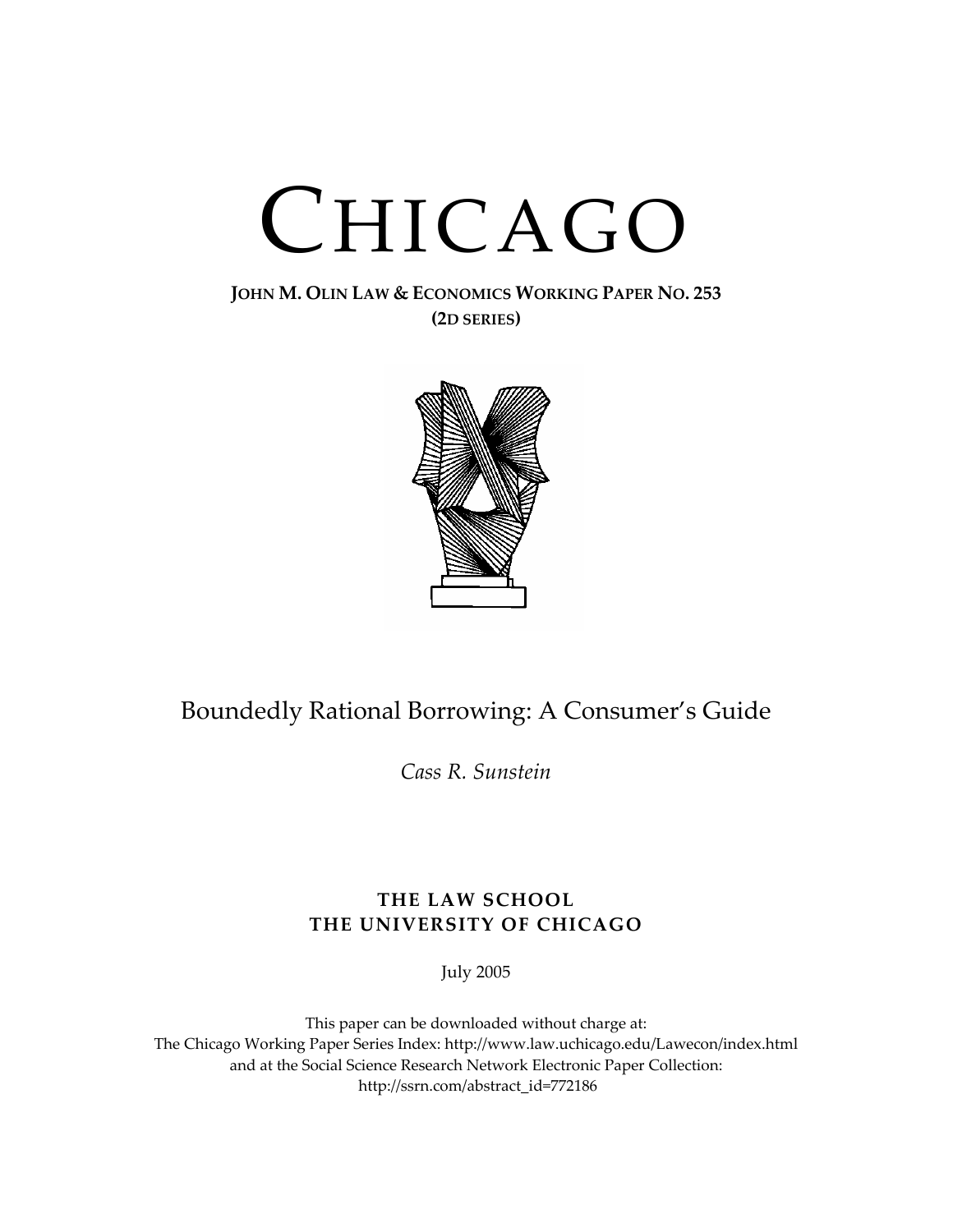#### **Boundedly Rational Borrowing: A Consumer's Guide**

Cass R. Sunstein\*

#### **Abstract**

*Excessive borrowing, no less than insufficient savings, might be a product of bounded rationality. Identifiable psychological mechanisms are likely to contribute to excessive borrowing; these include myopia, procrastination, optimism bias, "miswanting," and what might be called cumulative cost neglect. Suppose that excessive borrowing is a significant problem for some or many; if so, how might the law respond? The first option involves weak paternalism , through debiasing and other strategies that*  leave people free to choose as they wish. Another option is strong paternalism, which *forecloses choice. Because of private heterogeneity and the risk of government error, regulators should have a firm presumption against strong paternalism, and hence the initial line of defense against excessive borrowing consists of information campaigns, debiasing, and default rules. On imaginable empirical findings, however, there may be a plausible argument for strong paternalism in the form of restrictions on various practices, perhaps including "teaser rates" and late fees. The two larger themes, applicable in many contexts, involve the importance of an ex post perspective on the consequences of consumer choices and the virtues and limits of weak forms of paternalism, including debiasing and libertarian paternalism.* 

#### **I. Three Kinds of People**

 The world contains three kinds of people: those who borrow the right amount, those who borrow too much, and those who borrow too little.

The evaluation of whether borrowing is optimal might be made ex ante or ex post. Economists and economically oriented lawyers prefer the ex ante perspective. From that perspective, people might borrow too little if they lack adequate information about the high benefits or low costs of borrowing in a particular instance. Or they might borrow too little if some kind of emotion—unjustified fear of debt, for example—disables them from borrowing money in circumstances in which they would do so if not thus disabled.

<sup>\*</sup> Karl N. Llewellyn Distinguished Service Professor, Law School and Department of Political Science, University of Chicago. For comments on an earlier draft, I am grateful to Eric Posner, Richard Posner, Richard Thaler, Adrian Vermeule, and participants in a conference on consumer behavior at the University of Chicago Law School.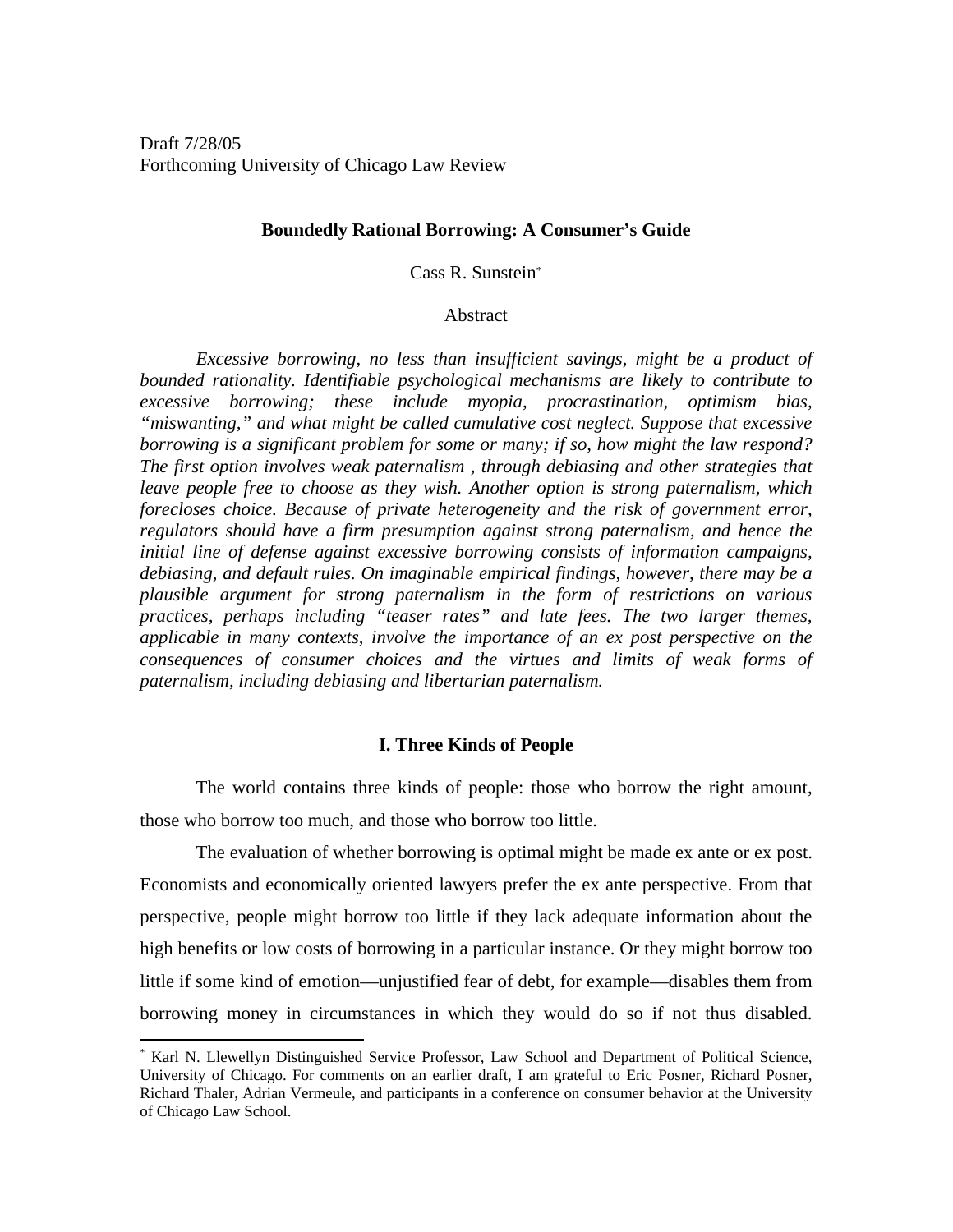Excessive borrowing could have a similar ex ante explanation. Borrowers might be insufficiently informed of the costs of credit, believing that those costs are far lower than they actually are. Alternatively, borrowers might suffer from a cognitive or motivational problem, such as impulsiveness, that leads them to borrow, and perhaps to face high interest rates, when fully rational people would not do so.

At least as plausibly, the question of optimal borrowing should be investigated ex post, with close reference to the actual effects of borrowing behavior on people's lives. If we are concerned about human welfare, there is much to be said in favor of the ex post perspective. Sometimes there is a gap between what people want and what people like; if so, the wanting-asking gap might be large enough to justify governmental concern.<sup>1</sup> A central question is the effects of consumer choices, including borrowing, on consumers. We might find that insufficient or excessive borrowing ensures that people's lives go significantly less well than they otherwise would.

Suppose, for example, that people's consumption choices lead them to purchase products that do not much improve their well-being, but that the resulting debt much impairs their well-being—by, for example, making current earnings go to debt repayment rather than food and medical care. Or perhaps consumer behavior leads to a battle for greater relative position, one that amounts to a kind of arms race in which people try to keep pace with one another.<sup>2</sup> That arms race, involving competition over "positional goods," almost certainly plays a role in recent increases in consumer debt. If borrowing means that people's welfare is significantly reduced, then there is a real problem, one that might justify some kind of legal intervention.

The risk of excessive borrowing is paralleled by the risk of insufficient borrowing. Perhaps people's lives would go better if they were willing to incur debt at various stages. Perhaps many young people, and some older ones too, are unduly fearful of debt, and hence refuse to borrow money when it is very much in their interest to do so. It is fully imaginable that the problem of excessive borrowing is equaled or exceeded by the problem of insufficient borrowing.

<sup>&</sup>lt;sup>1</sup> See Colin Camerer, this issue.

 $2^2$  See Robert H. Frank, Luxury Fever (1999).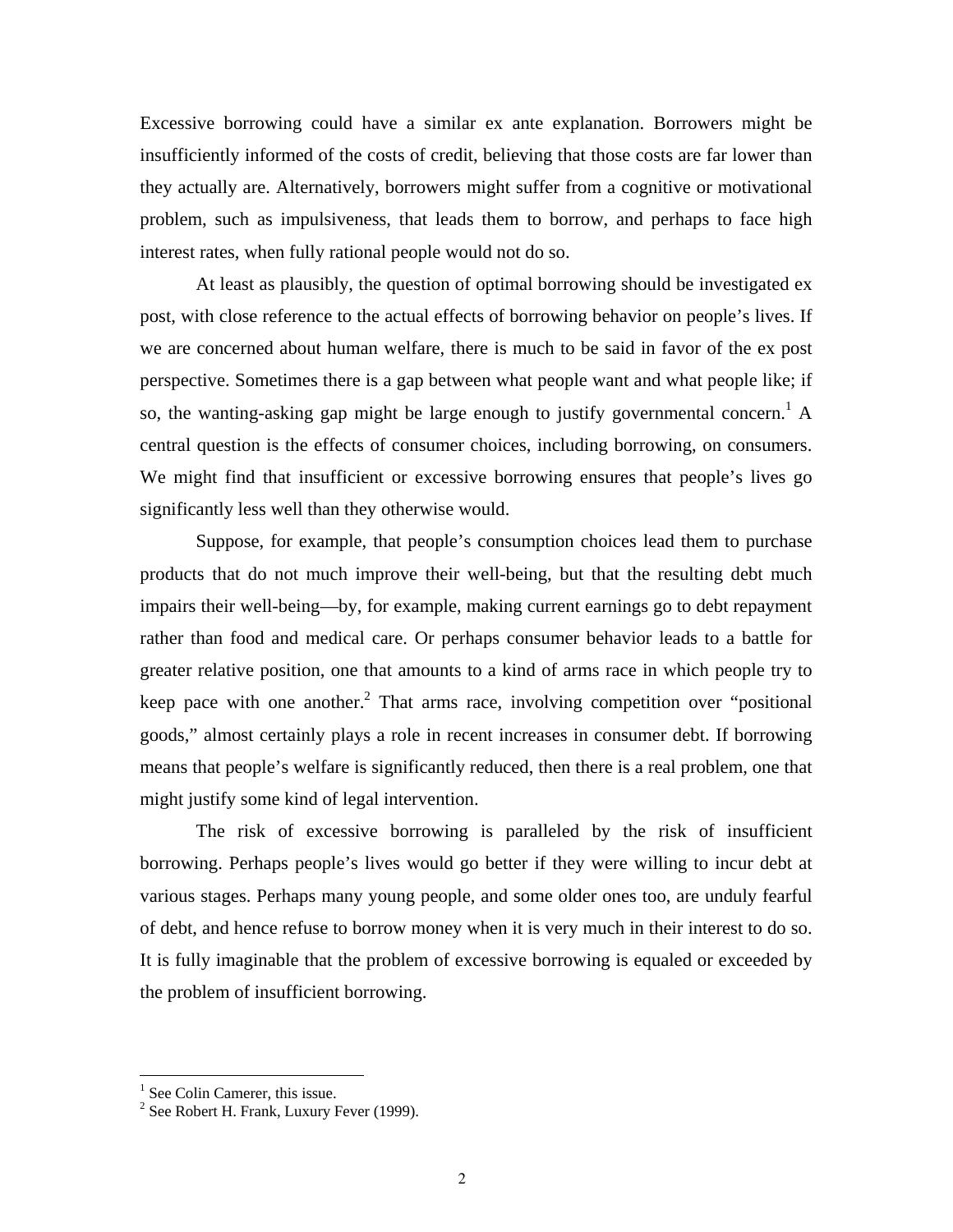I do not seek in this essay to reach any final conclusions about the sources and magnitude of boundedly rational borrowing or about the appropriate legal response. My narrower goal is to provide a kind of regulator's guide, or a conceptual map—a general outline of the reasons that boundedly rational borrowing might occur and the possible legal remedies. My hope is that the discussion will be applicable to a wide range of situations in which bounded rationality is a potential problem; hence much of the analysis could be applied to such behavior as smoking, drinking, eating, exercising, saving, vacationing, and working. Evaluation of the relevant mechanisms and remedies would require detailed empirical investigation, which I do not venture here. There are two larger themes. The first, already suggested, involves the importance of evaluating the effects of consumer behavior ex post rather than ex ante—of investigating the consequences of consumer choices for the lives of consumers. Too often, the ex ante perspective has ruled that evaluation off-limits. The second involves the uses and limits of weak paternalism. It is possible to imagine approaches to boundedly rational behavior that preserve freedom of choice while also steering people in directions that will promote their own well-being. As a presumption, regulators should favor weak rather than strong paternalism, simply because the preservation of choice is an important safeguard against government error.

#### **II. Mechanisms**

 My focus here will be on excessive borrowing. A key question is why people might be excessive rather than optimal borrowers. The most obvious reason, suggested above, involves a lack of information: Borrowers might not be adequately informed of the costs and benefits of borrowing. They might not read the fine print; they might believe that short-term "teaser rates" are actually long-term, or at least neglect the fact that such rates will have only a small beneficial effect on their finances. To suggest this possibility, it is not necessary to observe that human beings are boundedly rational. But now assume that we are dealing with homo sapiens, not homo economicus.<sup>3</sup> Five problems are likely to contribute to excessive borrowing.

1

 $3$  An excellent discussion, from which I have learned a great deal, is Oren Bar-Gill, Seduction by Plastic, 98 Nw. L. Rev. 1373 (2004).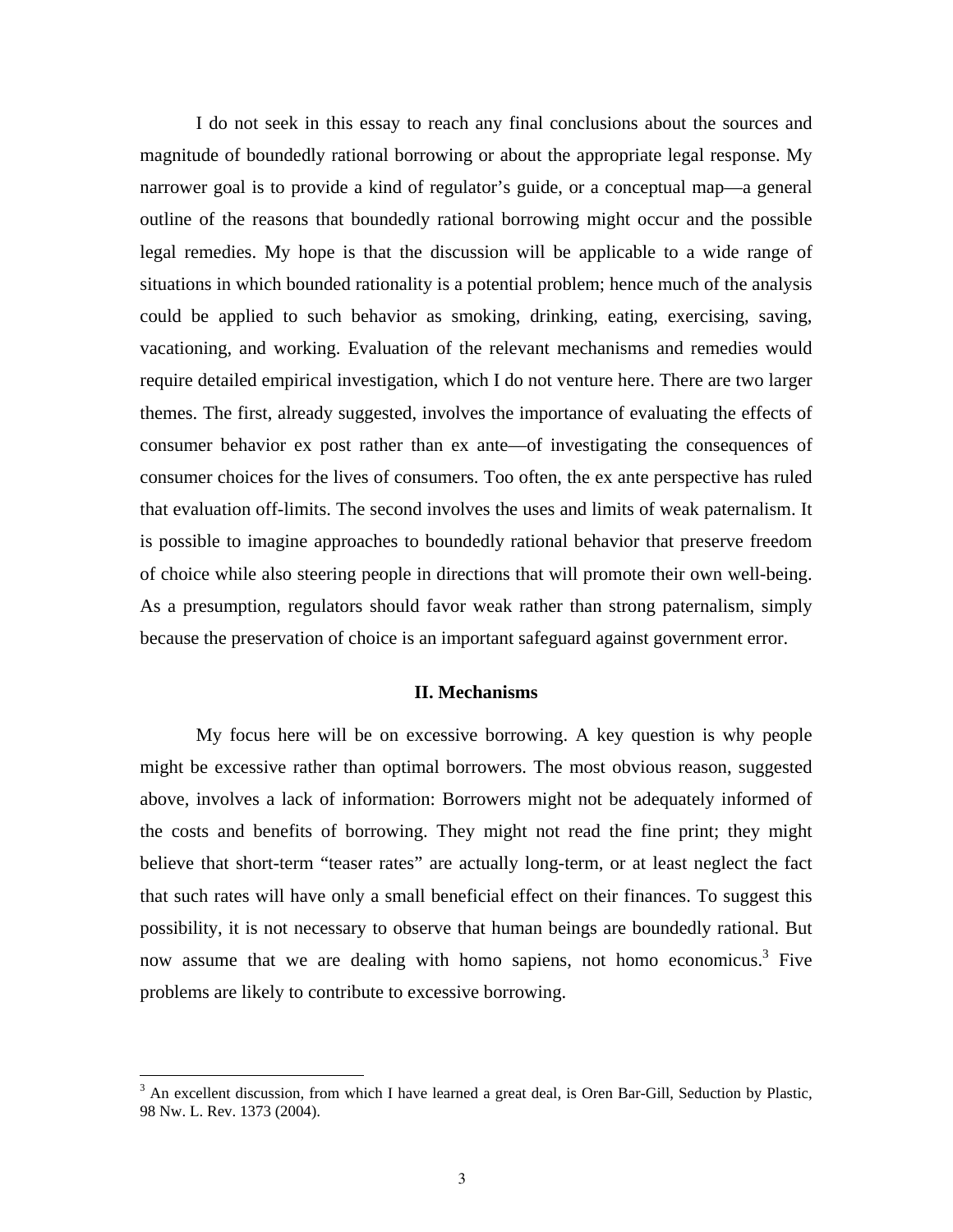- 1. **Cumulative cost neglect**. Even if boundedly rational, consumers might well hesitate before borrowing \$20,000 at a high rate of interest. But if a long series of much smaller purchases has that same effect, the cost might well be less visible. A distinctive form of bounded rationally stems from neglect of the aggregate effect of large numbers of relatively small borrowing choices. Call this *cumulative cost neglect*. 4 When borrowing is excessive, the reason often lies in that form of neglect. Addictive behavior is the most serious problem here, but cumulative cost neglect can be a problem even without addiction.
- 2. **Procrastination and inertia**. For many borrowers, it is not difficult to avoid high interest rates and late charges. Timely payments will eliminate the problem. But some borrowers procrastinate, ensuring that some bills are paid late. As a result, significant charges can accumulate. It is apparently difficult for some people to overcome the costs of inertia even when transaction costs are minuscule; I speculate that the strikingly high economic level of late fees<sup>5</sup> are, in nontrivial part, a result of procrastination.
- 3. **Unrealistic optimism**. Some borrowers suffer from excessive optimism,<sup>6</sup> believing that they will be able to repay a debt when this is unlikely. Unrealistically optimistic borrowers will make welfare-reducing consumption choices, simply because they will fail to appreciate the problems associated with their borrowing. Most young smokers falsely believe that they will not be smoking in a few years.<sup>7</sup> So too, many borrowers, I suggest, falsely believe that they will not have a serious debt problem as a result of their behavior. Unrealistic optimism affects consumers at the time when they are making large expenditures. It also interacts with cumulative cost neglect.

<sup>&</sup>lt;sup>4</sup> See Paul Slovic, What Does It Mean to Know a Cumulative Risk? Adolescents' Perceptions of Short-Term and Long-Term Consequences of Smoking, 13 J Behav. Decision Making 259 (2000); Paul Slovic, Do Adolescent Smokers Know the Risks, 47 Duke LJ 1133 (1998).

<sup>&</sup>lt;sup>5</sup> See Thomas Brown, this issue.

<sup>&</sup>lt;sup>6</sup> See David Armor & Shelley E. Taylor, When Predictions Fail: The Dilemma of Unrealistic Optimism, in Heuristics and Biases: The Psychology of Intuitive Judgment 334 (Thomas Gilovich et al. eds. 2002). 7  $<sup>7</sup>$  See Slovic, supra note.</sup>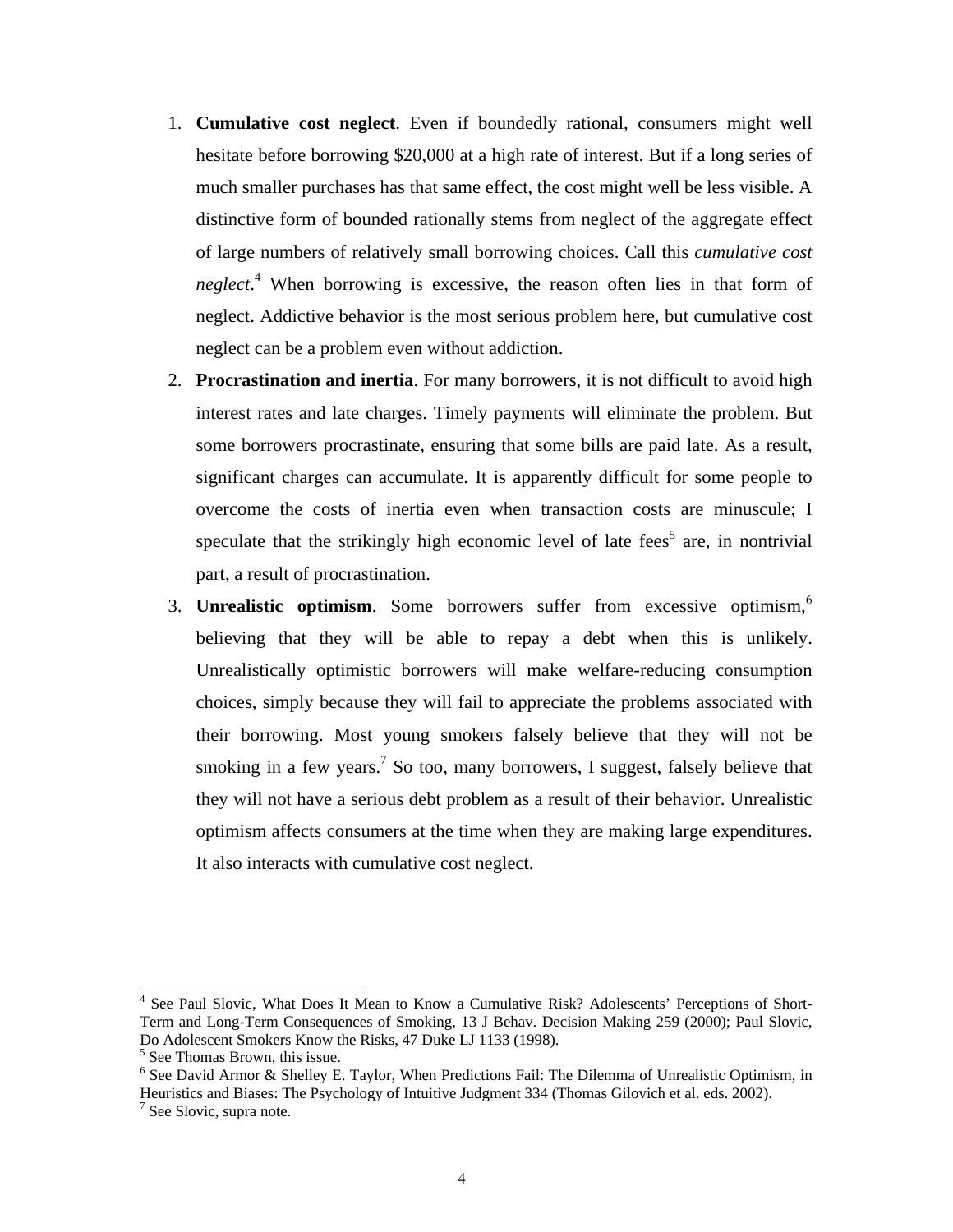- 4. **Myopia and self-control problems**. Some borrowers are myopic, emphasizing the short-term at the expense of the future.<sup>8</sup> Myopic borrowing might be seen as a taste for current well-being over future well-being, in a way that raises no concerns about bounded rationality; but if a day's welfare produces long-term distress, bounded rationality is probably involved. Myopia contributes to selfcontrol problems, by which consumers make decisions that undermine their wellbeing over time. In this way, excessive borrowing belongs not only in the same general family with insufficient savings, but also with insufficient exercise, obesity, poor diet, and excessive smoking and drinking.<sup>9</sup>
- 5. **Miswanting and relative position**. Most generally, some consumers suffer from a problem of "miswanting";<sup>10</sup> they want (and buy) things that do not promote their welfare, and they do not want things that would promote their welfare. When this is so, then the idea of consumer sovereignty loses some of its underlying justification; people's decisions do not actually make their lives go better.<sup>11</sup> Some borrowing behavior is undoubtedly a product of miswanting. A related problem arises when borrowing is a product of competition to achieve better relative position with respect to goods—a competition from which consumers do not benefit as a whole.<sup>12</sup> When individual consumers are participating in a competition for better relative position, they are acting rationally, and they are not miswanting: If relative position matters—and it does—then people should try to maintain it. But to the extent that easy borrowing accelerates that competition, it is likely to produce a great deal of harm.

10.On "miswanting," see Daniel T. Gilbert & Timothy D. Wilson, Miswanting, in FEELING AND THINKING: THE ROLE OF AFFECT IN SOCIAL COGNITION 178, 179 (Joseph P. Forgas ed., 2000). See generally Timothy D. Wilson & Daniel T. Gilbert, Affective Forecasting, in 35 ADVANCES IN EXPERIMENTAL SOCIAL PSYCHOLOGY 345 (Mark P. Zanna ed., 2003) (analyzing people's inability to predict their own feelings).

<sup>&</sup>lt;sup>8</sup> See George Loewenstein and Drazen Prelec, Anomalies in Intertemporal Choice, in Choices, Values, and Frames 592-93 (Daniel Kahneman and Amos Tversky eds. 2000).

<sup>9</sup> Some problems generally assessed under the rubric of myopia and self-control problems might well be better handled under the framework presented in George Loewenstein, this volume; in particular, Loewenstein's emphasis on the role of emotions and temptation has obvious applications to borrowing behavior as well as to the more familiar contexts of overeating, drinking, and smoking.

<sup>11..</sup> Daniel Kahneman et al., Back to Bentham? Explorations of Experienced Utility, 112 Q.J. ECON. 375, 379–88 (1997) (distinguishing betwee "experienced utility" and "decisional utility").

 $12$  See Frank, supra note.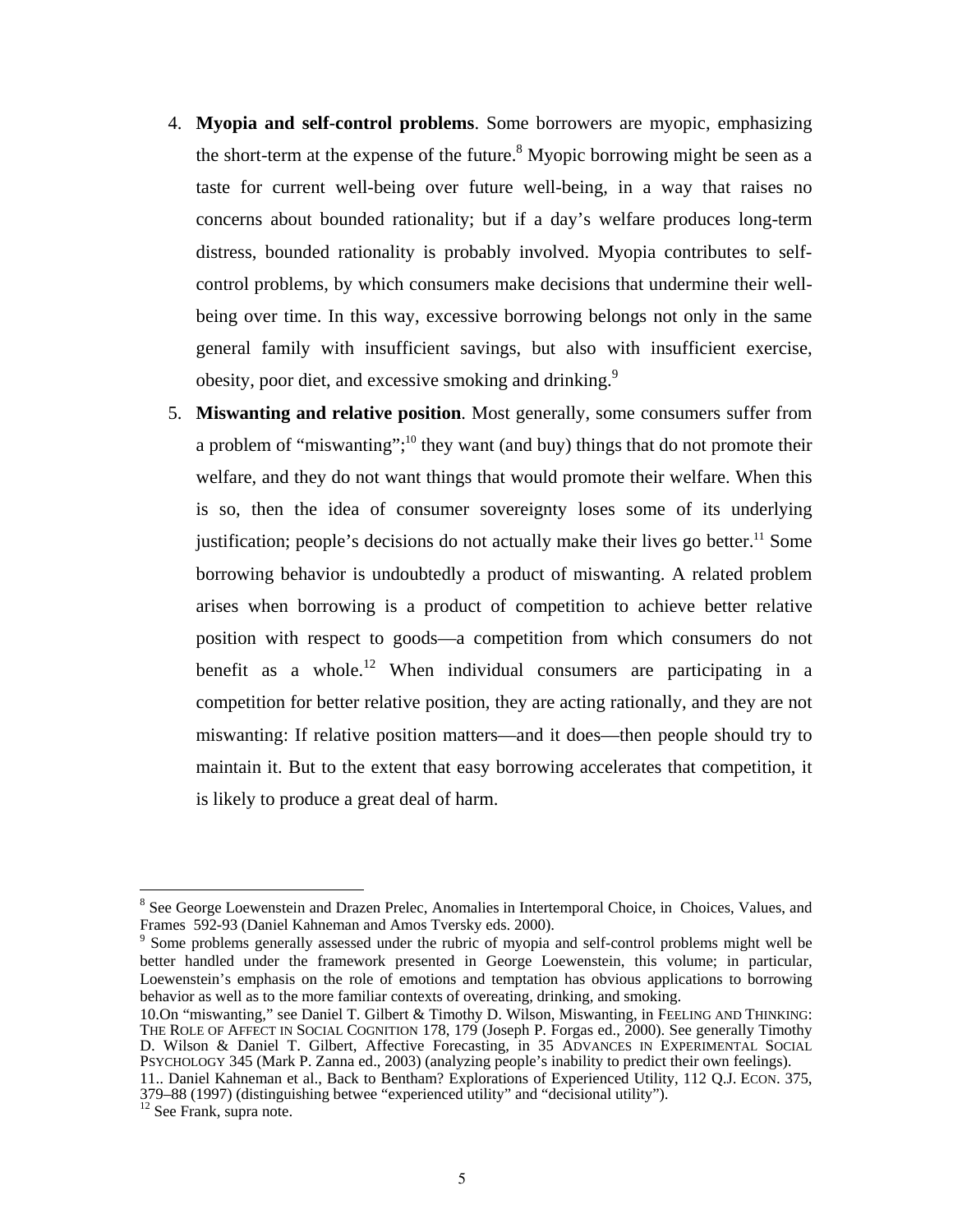We do not know whether for society as a whole, borrowing is more properly described as insufficient or as excessive. Even for particular people, it is difficult to know whether a particular level of borrowing is optimal. And for behavior that unambiguously qualifies as excessive, it is hard to uncover the role of each of these variables. At least in theory, however, these forms of bounded rationality are likely to produce significant problems for some consumers. Optimistic observers might well contend that borrowing is generally rational, and perhaps they are right. But the fact that the average American household has an average credit card debt of \$6500 is at least suggestive, $^{13}$  and no one doubts that credit card debt is closely associated with bankruptcy filings by consumers.<sup>14</sup> More generally, a great deal of evidence about the credit card market throws the optimistic view into some doubt.15

It is certainly plausible to distinguish between excessive and optimal borrowing. It is even plausible to suggest that market pressures will lead companies to appeal to the human tendency, grounded in the factors just outlined, to borrow excessively.<sup>16</sup> Suppose, purely for purposes of argument, that excessive borrowing occurs at a significant rate, and that it causes individual and social harm. What is the appropriate solution? Is there anything that law might do to help?

#### **III. Weak Paternalism**

Let us begin by distinguishing between strong and weak paternalism. As I understand it here, strong paternalism forecloses choice, typically on the ground that all or most people will choose unwisely. Mandatory seat belt laws and bans on the use of cocaine and heroin can be understood as strongly paternalistic (though third-party effects are relevant as well). In the context of excessive borrowing, an appreciation of bounded rationality might well spur proposals for strong paternalism, on the theory that people will make choices that undermine their own well-being.<sup>17</sup> If borrowing is likely to be

<sup>&</sup>lt;sup>13</sup> See Bar-Gill, supra note, at 1384.

 $14$  Id. at 1385-86.

<sup>&</sup>lt;sup>15</sup> See Bar-Gill, supra note.

 $16$  Id.

 $^{17}$  Id.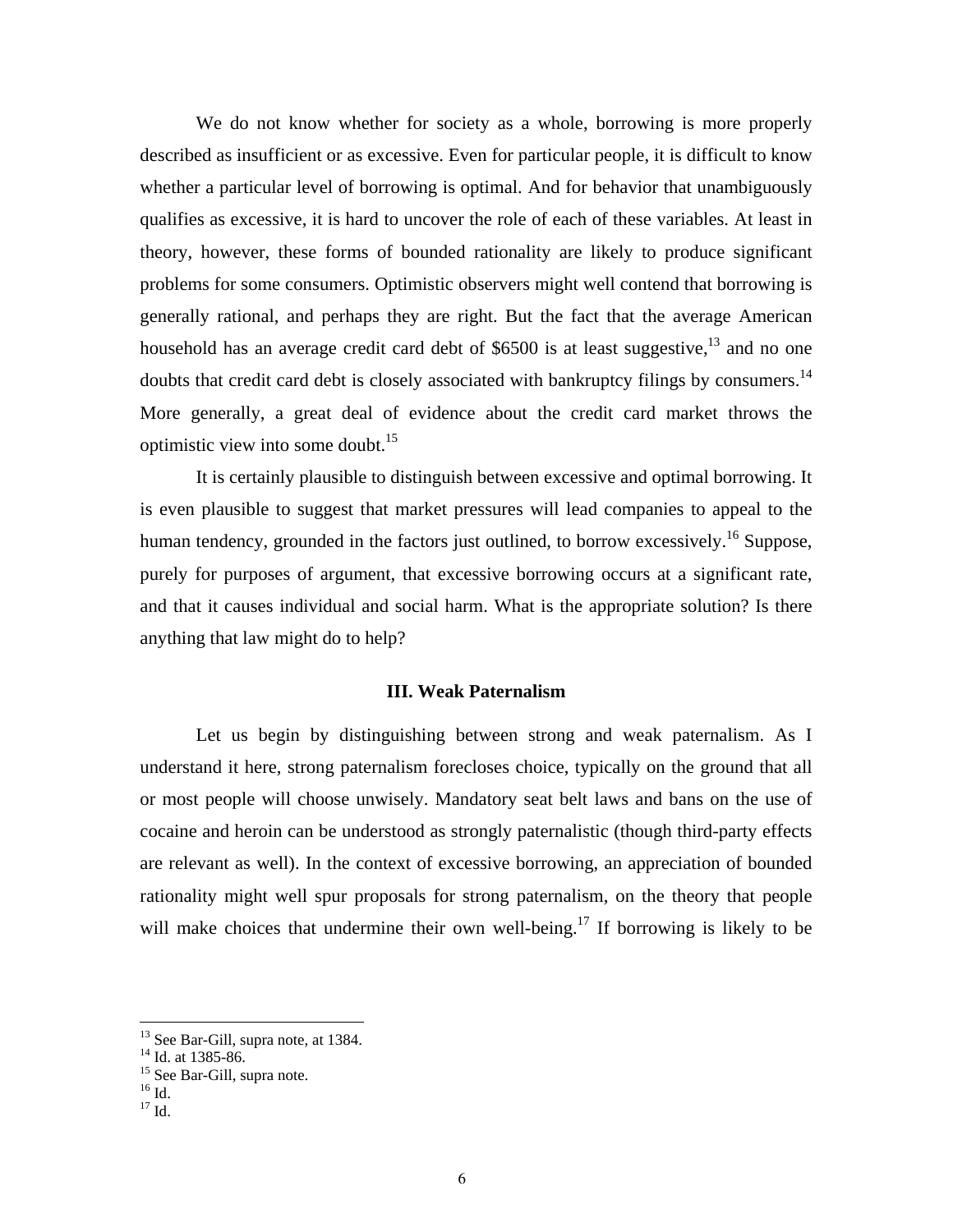boundedly rational, some such proposals might seem to make a great deal of sense on certain empirical assumptions.<sup>18</sup>

#### **A. Against Strong Paternalism**

In general, there are three problems with such proposals. The first involves individual heterogeneity. Even if many borrowers suffer from bounded rationality, others do not; and it is unfortunate if government is punishing the latter group to help the former. Indeed, any governmental help for those who are boundedly rational may remove a desirable incentive to learn over time.

In addition, what seems to be bounded rationality may simply involve idiosyncratic tastes. If some people are eating a great deal of ice cream, and gaining a lot of weight as a result, this may be because they greatly enjoy ice cream. No problem of bounded rationality need be involved. If some people are refusing to exercise, it may be because they really dislike exercise and because the health gains from exercise, even over a lifetime, do not justify the costs. Some apparently excessive borrowers may know that they will be able to pay back their loans as a result of growing income in future years; for them, it is worthwhile to pay high interest rates now in return for the option to consume a great deal immediately. Perhaps they are borrowing in order to provide good opportunities for their young children; perhaps they will be in a better position to eliminate their debt when their children are older. Perhaps they are borrowing in the reasonable expectation that their earnings will increase in the future, when they will have less time to enjoy themselves.

The second problem involves the risk of government error. No less than ordinary people, government officials are subject to various forms of bounded rationality, including myopia, cumulative cost neglect, and unrealistic optimism.<sup>19</sup> Worse still, public officials are subject to parochial pressures, including interest-group power, that can greatly distort their judgments. A government that indulges in strong paternalism might make erroneous decisions as a result of its own blunders and the efforts of groups with a strong state in the outcome. In the domain of borrowing behavior, it is easy to imagine

 $\overline{a}$  $^{18}$  Id.

<sup>&</sup>lt;sup>19</sup> See the discussion of "behavioral bureaucrats" in Christine Jolls, Cass R. Sunstein & Richard Thaler, *A Behavioral Approach to Law and Economics*, 50 STAN. L. REV. 1471 (1998).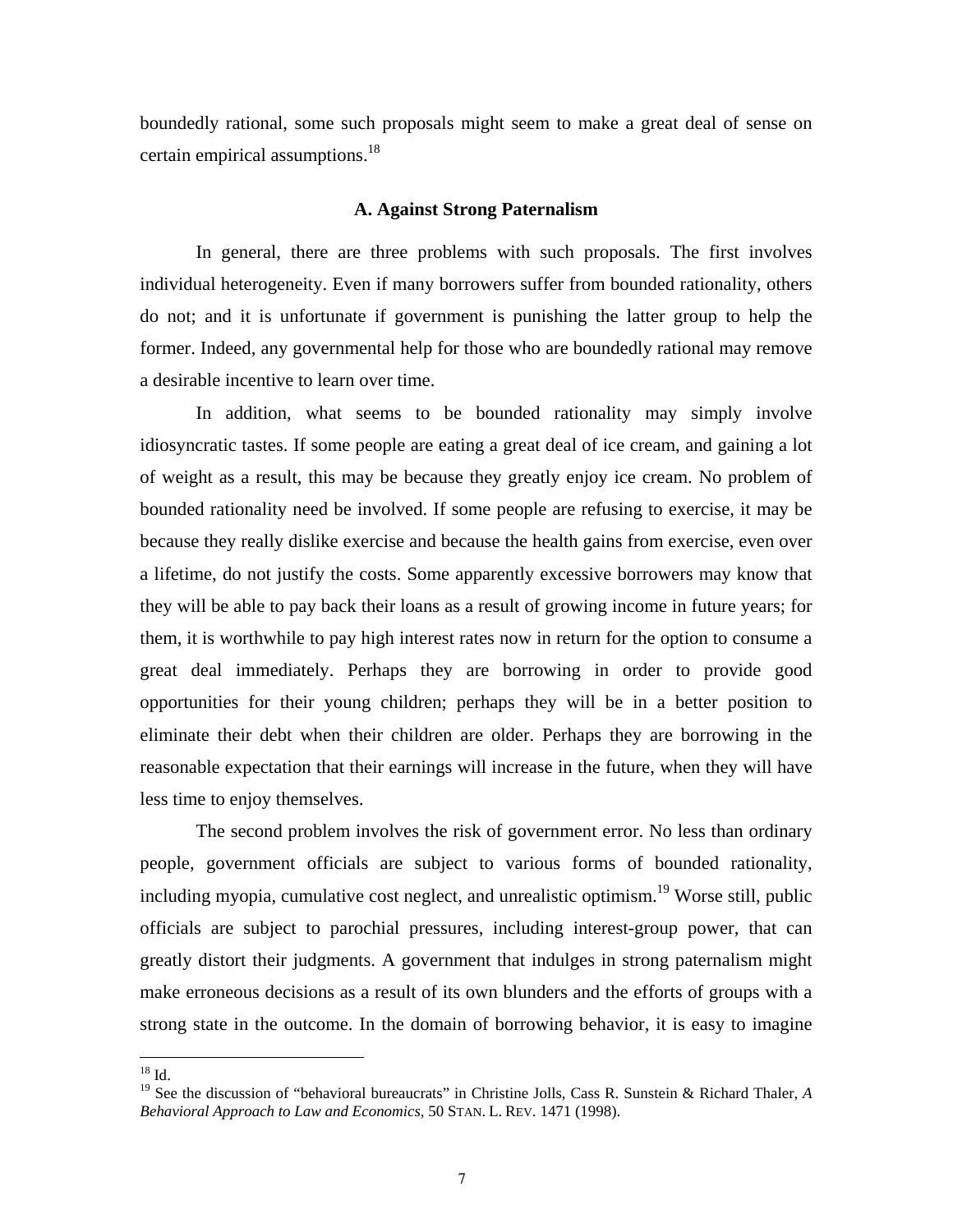apparently public-interested restrictions that are actually an effort to promote the interests of well-organized private groups. It is even plausible to suggest that an appreciation of behavioral issues raises more, rather than fewer, concerns about the risk of government error, simply because officials are human beings too.

The third problem has to do with the corrective potential of individual choice. If government allows people to opt out of its preferred arrangement, it will create an immediate safeguard. That safeguard can protect against governmental error and work to protect against "one-size-fits-all" solutions. It also ensures that if circumstances change over time, and if markets and individual initiative create novel opportunities and arrangements, people can take advantage of them. In the context of borrowing, markets are rapidly changing,<sup>20</sup> and strong paternalism might be responding to a problem that is diminishing. One of the advantages of weak paternalism is that it may be technologyforcing, in the sense that it can spur innovations that respond to individual needs in ways that government may be unable to imagine. Because strong paternalism forbids private choice, it may freeze a solution that, at best, works for most rather than all, and that might cease to work for most as time passes.

#### **B. Paternalism with Liberty**

For all of these reasons, there should be a firm presumption against strong paternalism. And in fact a great deal of recent attention has been focused on forms of paternalism that steer boundedly rational people in directions that will promote their own well-being. Three ideas have received particular attention.

1. *Asymmetrical paternalism*. Camerer and his coauthors have argued in favor of "asymmetrical paternalism," in the form of interventions that promise to deliver significant benefits to those who do suffer from bounded rationality, without imposing significant costs on those who do not so suffer.<sup>21</sup> A core example is a "cooling off" period. A waiting period for certain decisions can protect people facing self-control problems without much harming people who do not face those problems. If people are asked to wait for a certain period before buying encyclopedias, getting married, or

<sup>&</sup>lt;sup>20</sup> See Brown, supra note.

<sup>&</sup>lt;sup>21</sup> Colin Camerer, et al, Regulation for Conservatives: Behavioral Economics and the Case for "Asymmetric Paternalism," 151 U Pa L Rev 1211 (2003).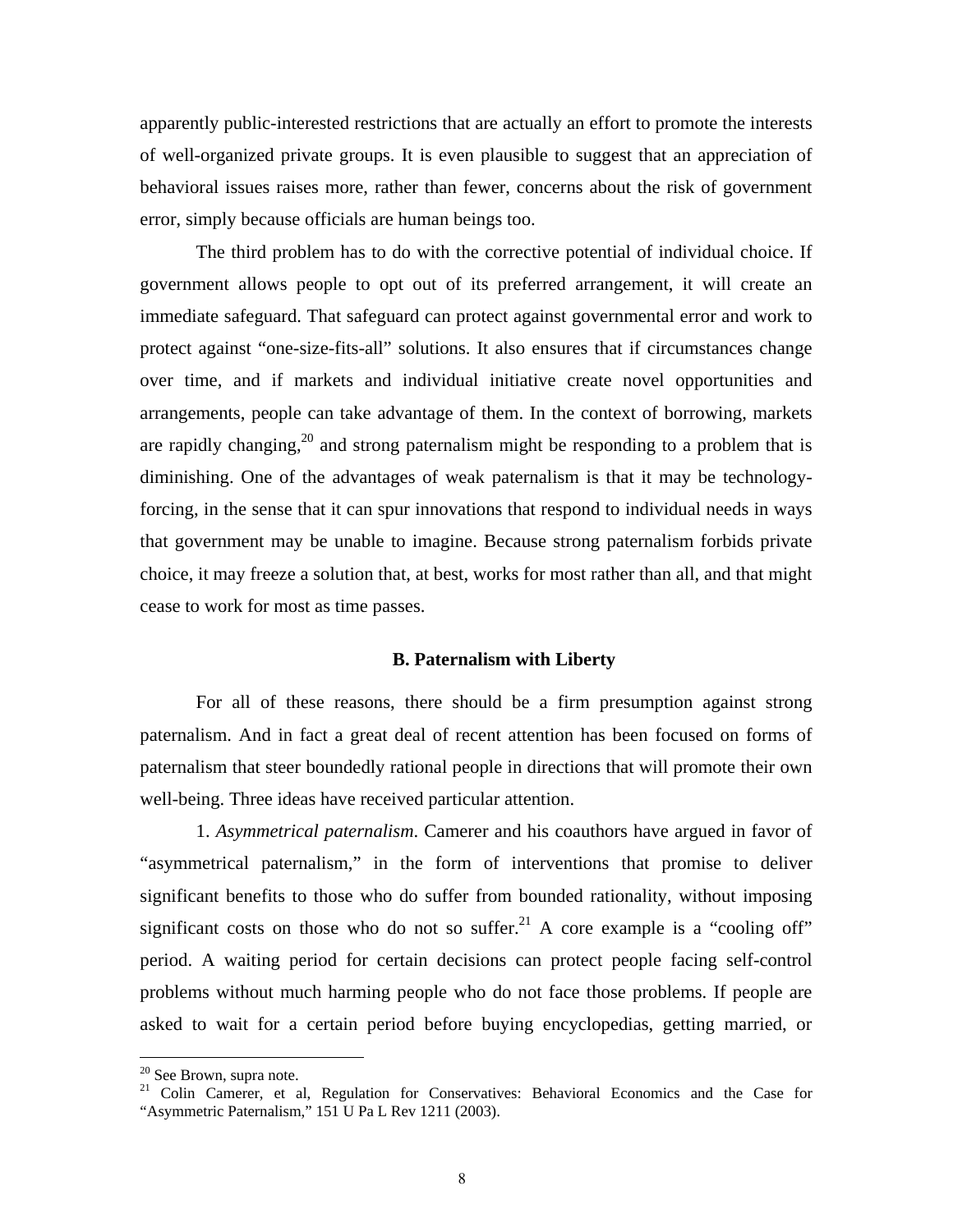becoming divorced, many may be helped while few will be hurt, and those who are hurt are unlikely to be hurt much. So too with information disclosure, which should protect those who suffer from certain cognitive biases without injuring consumers who do not need any such information. The central goal of asymmetrical paternalism is to develop modest initiatives that serve to correct individual errors without adversely affecting those who do not err.

2. *Libertarian paternalism*. It is also possible to imagine "libertarian paternalism," in the form of approaches that steer people in welfare-promoting directions while also allowing them to do as they wish.<sup>22</sup> An approach is both libertarian and paternalistic if it retains freedom of choice while also leading people to make decisions that will improve their well-being. Defining examples are private and public default rules, based on a sensible view about the proper course of action; consider automatic enrollment plans for savings, which lead to dramatic increases in savings rates.<sup>23</sup> Or consider the Save More Tomorrow (SMarT) plan, by which some employers have provided their employees with a novel option: *Allocate a portion of future wage increases to savings*. Employees who choose this plan are free to opt out at any time. A large number of employees have agreed to try the plan, and only a few have opted out. The result has been significant increases in savings rates. $^{24}$ 

There is a large overlap between asymmetrical paternalism and libertarian paternalism. The reason is that interventions that are choice-preserving (and hence libertarian) are generally asymmetrical, because they are not likely to impose significant costs on people who do not suffer from bounded rationality. But the two concepts are not the same. It is possible to imagine a form of paternalism that is libertarian but not asymmetrical—as, for example, in a default rule that does not help people who are boundedly rational, but that leads to an outcome that would protect some segment of the population. (A default rule in which 0% of wages go to savings certainly qualifies as

 $^{22}$  See Cass R. Sunstein and Richard A. Thaler, Libertarian Paternalism Is Not An Oxymoron, 70 U Chi L Rev 1159 (2003).

<sup>23</sup> See James J. Choi, et al, Defined Contribution Pensions: Plan Rules, Participant Choices, and the Path of Least Resistance, in James M. Poterba, ed, 16 Tax Policy and the Economy 67, 70 (MIT 2002); Brigitte C. Madrian and Dennis F. Shea, The Power of Suggestion: Inertia in 401(k) Participation and Savings Behavior, 116 Q J Econ 1149, 1149–50 (2001).

<sup>24</sup> See Richard H. Thaler and Shlomo Benartzi, Save More Tomorrow: Using Behavioral Economics to Increase Employee Saving, 112 J Polit Econ S164 (2004).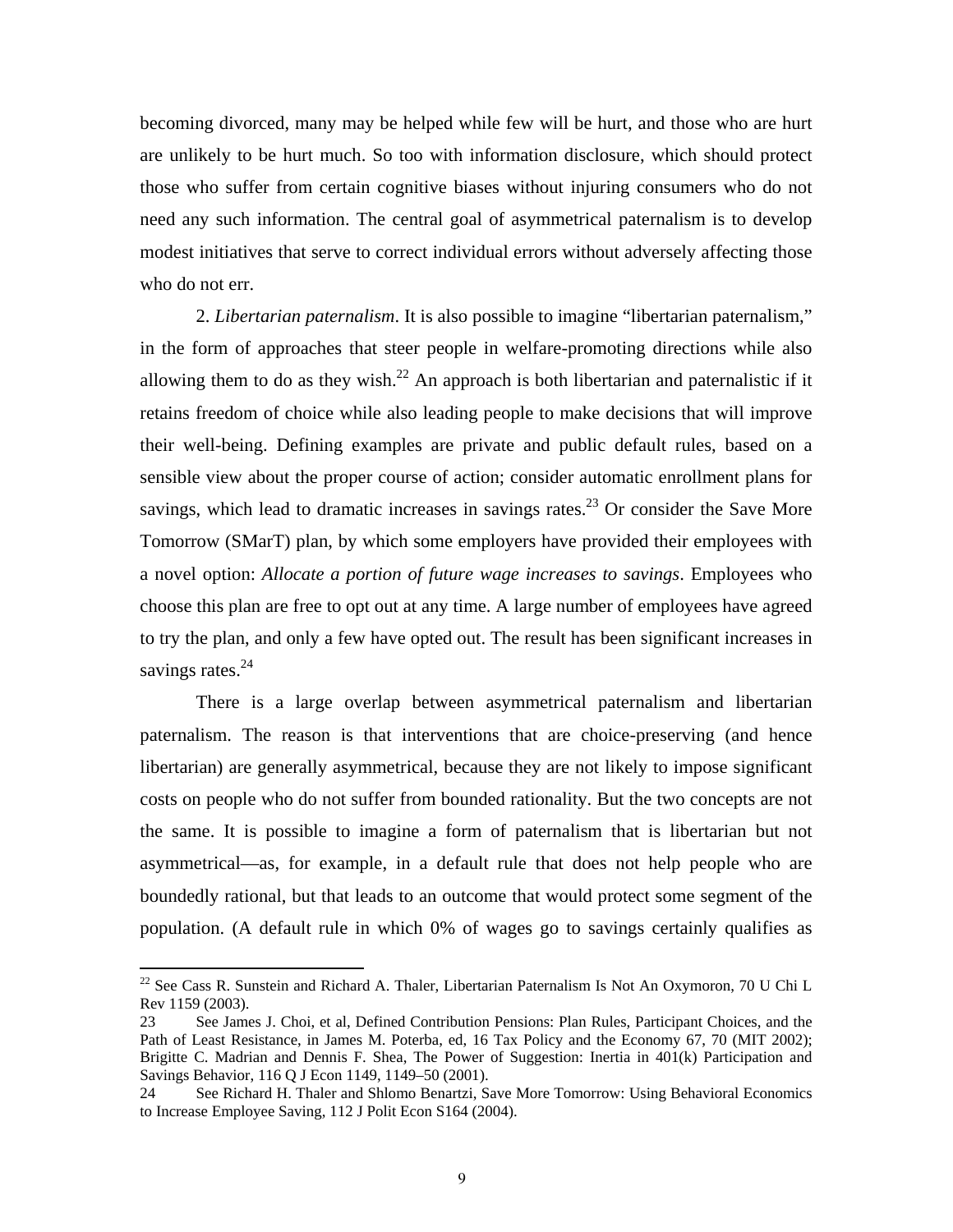libertarian, and it steers employees in a particular direction, but it cannot qualify as a form of asymmetrical paternalism.) We could also imagine a form of asymmetrical paternalism that denies choice and hence does not count as libertarian; consider a ban on certain purchases that are almost never made by people who do not suffer from bounded rationality.

3. *Debiasing through law*. Under a third approach, weak paternalists might seek to "debias people through law,"<sup>25</sup> by taking advantage of empirical work on strategies operating to "debias" people from the effects of bounded rationality.<sup>26</sup> Consider an approach that attempts to respond to unrealistic optimism on the part of consumers by harnessing the availability heuristic.<sup>27</sup> With such strategies, excessive optimism is met by vivid narratives of possible harm, in a way that is meant to give people a more realistic appreciation of the risks at stake.<sup>28</sup> Debiasing strategies are the weakest form of weak paternalism; the relevant steering operates directly on bounded rationality and allows people to act as they see fit. When debiasing strategies are used, consumers and others remain entirely free to choose.

4. *Objections to weak paternalism*. It is tempting to object to weak paternalism on the ground that even if it is weak, paternalism involves a form of governmental manipulation of consumers, in a way that might violate their autonomy and produce welfare losses as well.<sup>29</sup> Slippery slope problems might also seem especially severe in this domain. Suppose that government believes itself entitled to debias and that officials and relevant groups know exactly how to accomplish that task. If so, regulators might well be tempted to engage in a form of "mind control," steering both preferences and choices in their preferred directions. As the history of government propaganda suggests, there can be no assurance that any debiasing will be exercised benignly. And if regulators

<sup>&</sup>lt;sup>25</sup> See Christine Jolls and Cass R. Sunstein, Debiasing Through Law, J. Legal Stud. (forthcoming 2006).<br><sup>26</sup> Baruch Fischhoff, *Debiasing*, *in* JUDGMENT UNDER UNCERTAINTY: HEURISTICS AND BIASES 422 (Daniel Kahneman et al. eds., 1982); Lawrence Sanna, Norbert Schwarz & Shavaun L. Stocker, *When Debiasing Backfires: Accessible Content and Accessibility Experiences in Debiasing Hindsight*, 28 J. EXPERIMENTAL PSYCHOL.: LEARNING, MEMORY, & COGNITION 497 (2002); and Neil D. Weinstein & William M. Klein, *Resistance of Personal Risk Perceptions to Debiasing Interventions*, *in* HEURISTICS AND BIASES: THE PSYCHOLOGY OF INTUITIVE JUDGMENT 313 (Thomas Gilovich et al. eds., 2002).<br><sup>27</sup> See Jolls and Sunstein, supra note.

<sup>&</sup>lt;sup>28</sup> FRANK A. SLOAN, DONALD H. TAYLOR & V. KERRY SMITH, THE SMOKING PUZZLE: INFORMATION, RISK PERCEPTION, AND CHOICE 122-23, 127, 161, 180-81 (2003).

 $29$  See Edward Glaeser, this issue.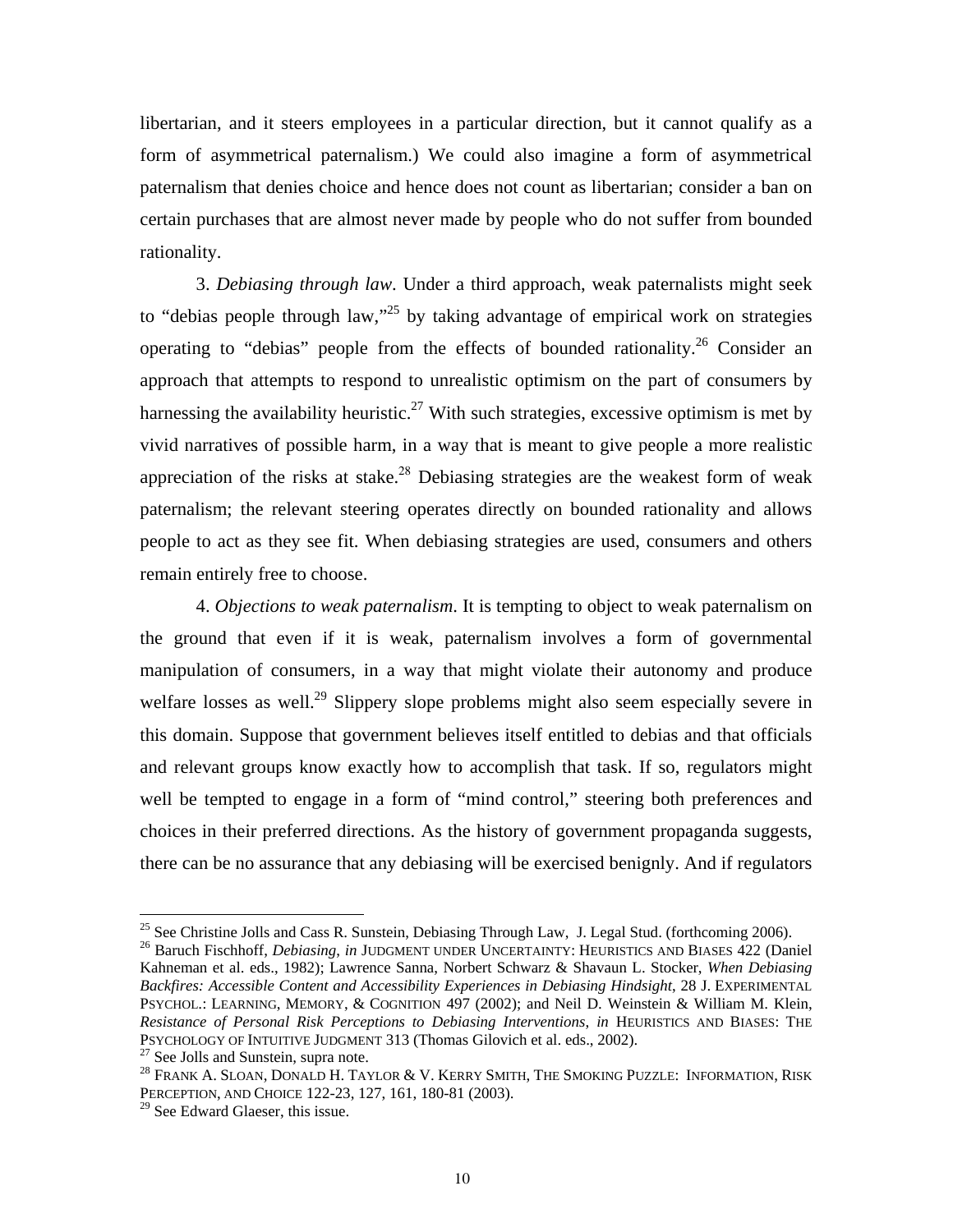and their allies know about the power of default rules, perhaps they will default people into options that serve parochial interests rather than the interests of those who are supposed to be benefited. It is easy to imagine, for example, that groups with a financial interest in increased savings might favor approaches that increase savings, whatever the welfare effects on workers. It is also possible to imagine interest-group maneuvering that would protect certain kinds of lenders at the expense of others.

The simplest response to this objection is that some forms of weak paternalism are unavoidable. In many cases, weak paternalism, in the form of government steering, is inevitable, and it is utterly pointless to ask whether such steering is desirable.<sup>30</sup> For example, any legal system must rely on default rules; "every policy must have a noaction default, and defaults impose physical, cognitive, and . . . emotional costs on those who must change their status."<sup>31</sup> Default rules specify, among other things, what happens when parties have not agreed on the time of performance, or when employers and employees have not specified whether employment is at will or for cause, or whether employees are entitled to vacation time and to be free from discrimination on the basis of age. In the world of borrowing, no less than in the world of employment, default terms are pervasive; they identify the background for bargaining by saying who must obtain what sort of agreement from whom. This background inevitably affects preferences and choices. This is the sense in which government steering, and in that sense weak paternalism, is unavoidable.

Those who object to weak paternalism sometimes speak if government can be absent—as if the default terms that set the background come from nature or from the sky. This is a major confusion. To be sure, it is possible that the default terms that now apply in any particular context are generally best, in the sense that they promote the interests of the parties on net. But that view must be defended, not asserted. The central point is that whether or the default terms are desirable, they help to shape preferences and choices, and in that sense reflect a form of weak paternalism.

<sup>&</sup>lt;sup>30</sup> See Sunstein and Thaler, supra note.

<sup>&</sup>lt;sup>31</sup> Johnson and Goldstein, supra note, at 1339. Two qualifications are necessary here. First, it is possible to follow an approach of "coerced choosing," by which no default rule is in place and people are forced to select a rule or policy. In many cases, however, coerced choosing is not feasible, and in many others it is not desirable. Second, the ellipses eliminate the words "in the case of [organ] donation," where the emotional costs may be especially high; but emotional costs often attach to changes in default rules.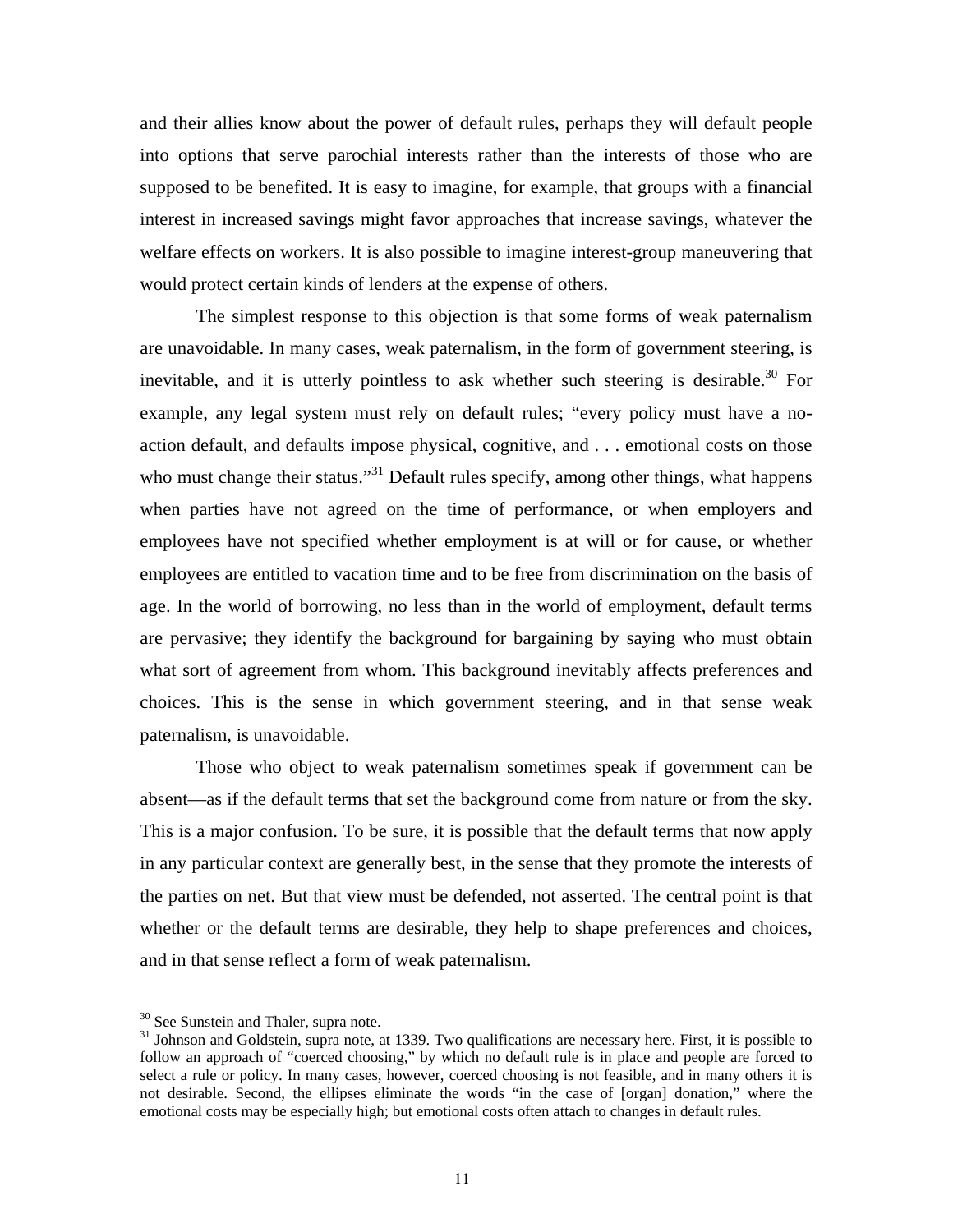Perhaps the committed antipaternalist could acknowledge this point and argue, more cautiously, that there should be a strong presumption against weak paternalism except to the extent that it is inevitable. And it is true that many forms of weak paternalism are far from inevitable. Regulators may or may not choose information campaigns, cooling off periods, and debiasing strategies. Should there be a presumption against those admittedly optional approaches? This question is hard to answer in the abstract. Suppose we believe that most of the time, boundedly rational behavior is not likely to be terribly damaging and that market forces, together with social influences and private learning, will provide a corrective. Suppose we believe that regulators are highly likely to confused or self-serving, and that their apparent efforts to correct bounded rationality will usually do more harm than good, even if the efforts at correction involve weak paternalism. If so, a presumption against weak paternalism would be justified.

Nothing said here rules that presumption out of bounds. On imaginable empirical assumptions, it makes a great deal of sense. A recognition of bounded rationality does not by itself justify any particular form of governmental response; cognitive error on the private end might be marched or even exceeded by cognitive (and other) failure by public institutions. Perhaps this is so of boundedly rational borrowing; recall that I have not attempted to show that the problem of excessive borrowing is serious enough to justify a governmental response of any kind. But it is also plausible to think that in many contexts, bounded rationality causes significant harm, that the market does not provide an adequate corrective, and that modest regulatory interventions can make people much better off. Let us shift, then, from more general questions to some concrete possibilities.

#### **III. Responses to Boundedly Rational Borrowing**

Those inclined to weak paternalism might consider three approaches to excessive borrowing.

#### **A. Information**

The first response would be purely informational—the kind of approach taken by the Truth in Lending Act. Here the goal would be to ensure that borrowers know what they are doing. If important facts seem hidden, buried in fine print, or unintelligible, regulators might take corrective steps. The most obvious example is to require clear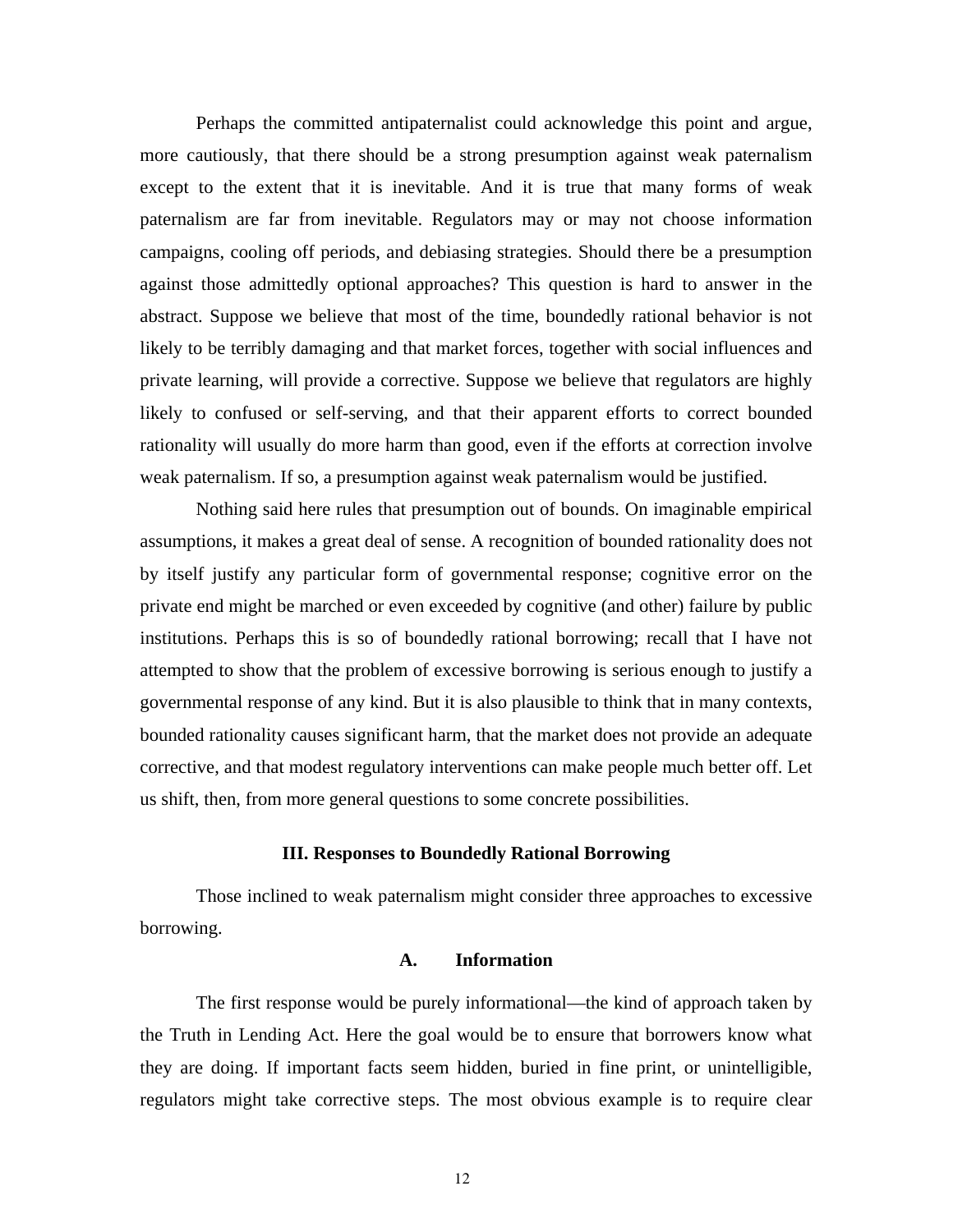disclosure of interest rates. Suppose market and regulatory pressures now work well, so that consumers generally know about rates and so that competition is actively working to lower rates.<sup>32</sup> If so, perhaps it is time to consider informational approaches for late fees, a significant source of revenue and perhaps a product of bounded rationality for many consumers. Whatever the target of disclosure, the advantage of this approach is that it is unlikely to impose any real costs on those who seek to borrow, while at the same time producing real benefits to those who might borrow excessively.

There are, however, serious problems with informational approaches. Most fundamentally, they do not adequately come to terms with bounded rationality. If borrowers are both myopic and excessively optimistic, there is a serious risk that purely informational responses will do little or nothing.<sup>33</sup> If consumers are suffering from cumulative cost neglect, then most disclosure strategies will not work—unless, perhaps, they explicitly focus people on cumulative costs, in which case disclosure is sliding into a form of debiasing. The general lesson is that the strategy of "provide more information," favored on standard economic grounds, should be helpful when people merely lack knowledge; but as a response to biases and self-control problems, it is most likely to be inadequate.

In fact the problem is worse still. When government attempts to "provide more information," it has to engage in some kind of framing. Because of bounded rationality, some frames will have more of an impact than others. For those who suffer from serious forms of bounded rationality, steps like those in the Truth in Lending Act may well do little good. Of course the key questions here are empirical ones; it would be extremely valuable to have a sense of the effects of the Truth in Lending Act. It is possible that the effects are small. Whether or not they are small, they might be sufficient. Perhaps more self-conscious efforts to inform consumers would have desirable effects. But unless the problem really is a simple lack of information, there is little reason for much confidence on that count.

<sup>&</sup>lt;sup>32</sup> See Brown, supra note.

<sup>&</sup>lt;sup>33</sup> See Bar-Gill, supra note.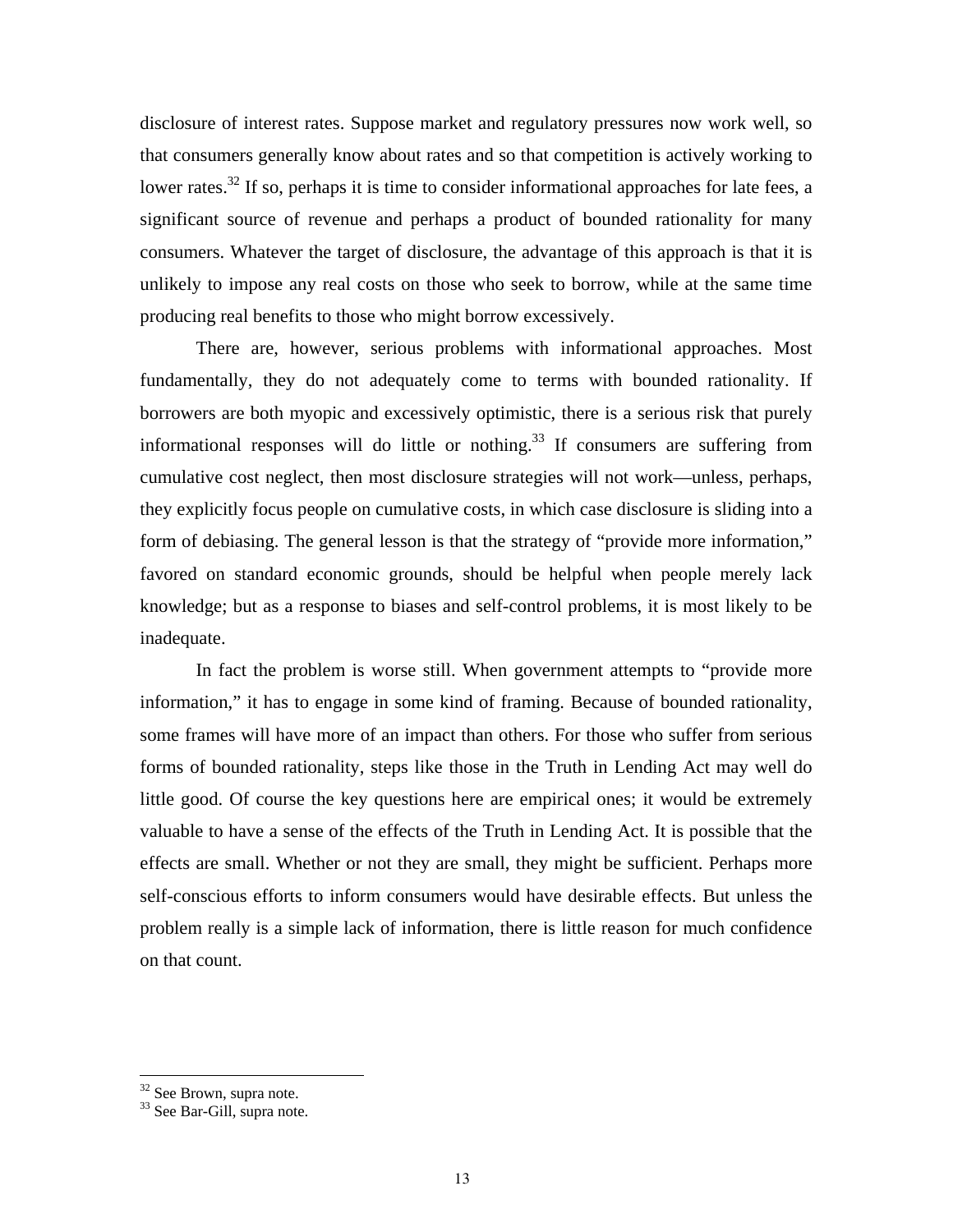#### **B. Debiasing**

A second possibility would involve debiasing. Here government would be highly alert to the psychological mechanisms that create a risk of excessive borrowing, and it would take steps specifically designed to counteract those risks. Consider the parallel domain of smoking behavior, where a great deal of work has been devoted to debiasing.<sup>34</sup> Of course the argument for debiasing is far stronger for smoking; borrowing is most unlikely to kill people. But for those who borrow excessively, the underlying mechanisms are not unrelated to those that account for excessive smoking.<sup>35</sup> Optimism bias, cumulative cost neglect, and myopia play a role in both settings. It might therefore be productive to use the "smoking model" far more generally, drawing on that model in any effort to develop debiasing strategies to combat the risk of excessive borrowing.

An obvious approach would enlist salience and availability in the debiasing effort. It is well-established that in thinking about risks, people rely on certain heuristics, or rules of thumb, which serve to simplify their inquiry.<sup>36</sup> Heuristics typically work through a process of "attribute substitution," in which people answer a hard question by substituting an easier one.<sup>37</sup> When people use the availability heuristic, they assess the magnitude of risks by asking whether examples can readily come to mind.<sup>38</sup> If people can easily think of such examples, they are far more likely to be affected than if they cannot. For example, "a class whose instances are easily retrieved will appear more numerous than a class of equal frequency whose instances are less retrievable.<sup>39</sup>

This is a point about how familiarity can affect the availability of instances. A risk that is familiar, like those associated with guns, will be seen as more serious than a risk that is less familiar, like those associated with sun-bathing.<sup>40</sup> But salience is important as

 $34$  See Frank A. Sloan, Donald H. Taylor, & V. Kerry Smith, The Smoking Puzzle: Information, Risk Perception, and Choice 122-23, 127, 161 (2003).

<sup>&</sup>lt;sup>35</sup> An obvious exception is that smoking can be physically addictive; for most excessive borrowers, the idea of addiction is only a metaphor.

<sup>&</sup>lt;sup>36</sup> See Daniel Kahneman, Paul Slovic, & Amos Tversky, Judgment Under Uncertainty: Heuristics and Biases (1982).

<sup>37</sup> See Daniel Kahneman & Shane Frederick, Representativeness Revisited: Attribute Substitution in Intuitive Judgment 49, 53 in Heuristics and Biases: The Psychology of Intuitive Judgment, Thomas Gilovich, Dale Griffin, & Daniel Kahneman, eds. (Cambridge: Cambridge Univ. Press, 2002).<br><sup>38</sup> See Amos Tversky & Daniel Kahneman, Judgment Under Uncertainty: Heuristics and Biases, in

Judgement under Uncertainty: Heuristics and Biases 3, 11-14 (Daniel Kahneman et al. eds 1982).  $39$  Id. at 11.

<sup>40</sup> See Steven Levitt, Freakonomics 150-52 (2005).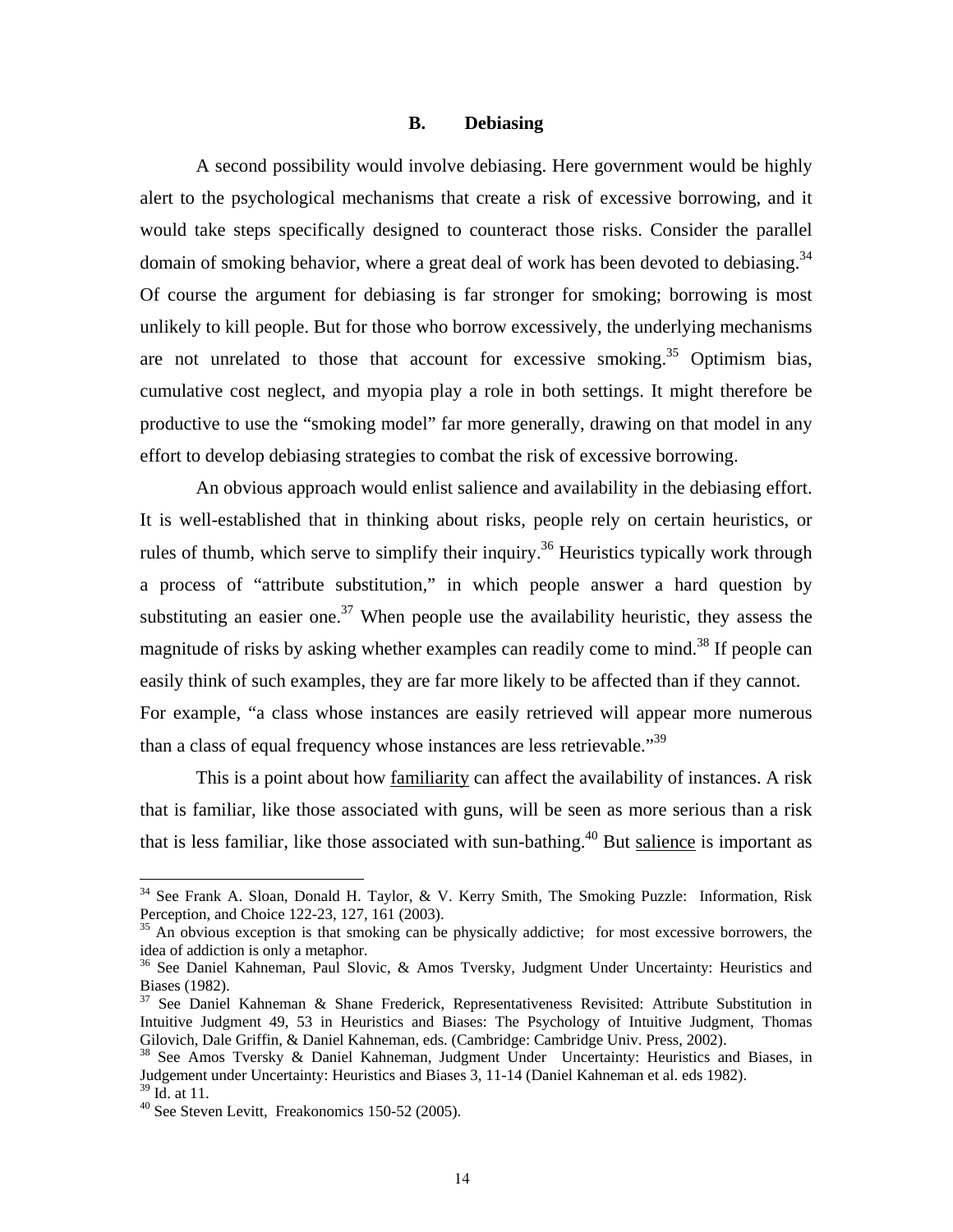well. "For example, the impact of seeing a house burning on the subjective probability of such accidents is probably greater than the impact of reading about a fire in the local paper."<sup>41</sup> Salience is highly related to vividness. A vivid example often does much more than statistical information is ensuring that people attend to potential risks. $42$ 

How might these points be used in a debiasing campaign to counteract excessive borrowing? We could imagine three possibilities. First, and best of all, credit card companies might attempt on their own to debias the most vulnerable borrowers, without any kind of governmental mandate. Either self-interested or public-interested companies might take steps in this direction. Such campaigns might involve vivid accounts, by real people, of problems created by excessive borrowing. To be especially effective, the accounts should involve brief, memorable narratives of typical behavior that has led people to serious harm. Second, government might engage in public education campaigns that are specifically designed to alert people to the risks. Such public education campaigns are likely to work best if they actually engage people's emotions.<sup>43</sup> A third and least possibility would involve a disclosure mandate imposed on credit card companies themselves. Such companies might be required to provide vivid warnings of the risks of excessive borrowing, perhaps accompanied by narratives of real lives that have been adversely affected by it. This is the least plausible solution, because the risks associated with borrowing have not been shown to be sufficiently large to justify a compulsory warning program on this kind.

 Would either of the first two steps be worthwhile? The question cannot be answered in an empirical vacuum. Everything depends on the magnitude of the problem and the effects of debiasing strategies in reducing it. All that can be said is that on the basis of what is now known, such strategies might well do some good and are most unlikely to produce significant harm.

#### **C. Default Rules**

Libertarian paternalists are especially interested in the use of default rules to move behavior in welfare-promoting directions; the creative use of default rules is central to the

 $\overline{a}$  $^{41}$  Id.

 $42$  See Lee Ross and Richard Nisbett, Human Inference 43-53 (1980).

<sup>43</sup> See Loewenstein, this issue.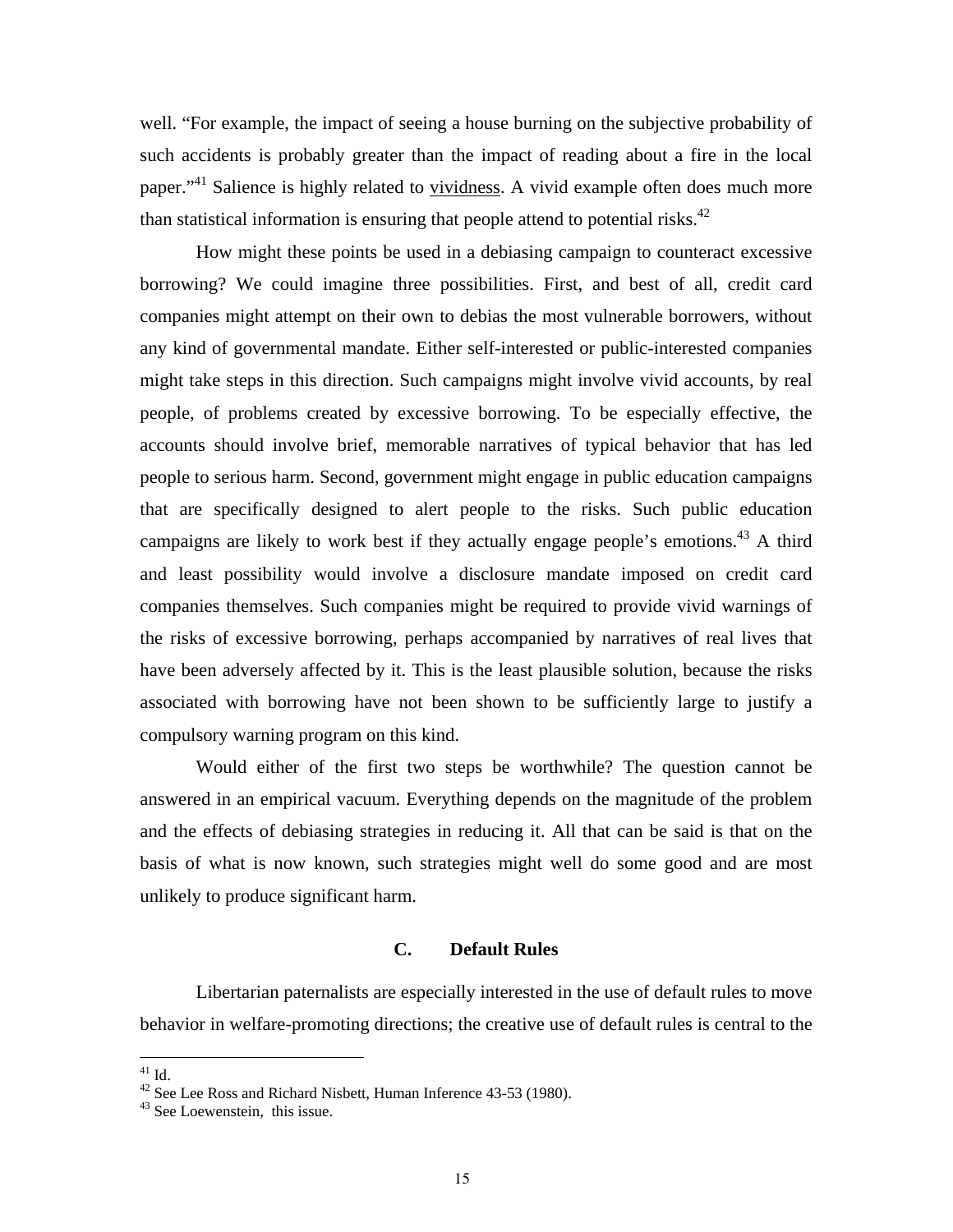project of libertarian paternalism.<sup>44</sup> Such rules can have exceptionally powerful effects on choices, behavior, and outcomes.<sup>45</sup> I have already referred to the effects of automatic enrollment plans in increasing savings in the work place. Consider a few other examples.

- a. For insurance, a natural experiment demonstrated the potential stickiness of default rules.<sup>46</sup> Pennsylvania offered a default program for drivers containing a full right to sue and a relatively high premium; purchasers could elect to switch to a new plan by "selling" the more ample right to sue and paying a lower premium. By contrast, New Jersey created a system in which the default plan included a relatively low premium and no right to sue; purchasers were allowed to deviate from the default program and to purchase the right to sue by choosing a program with that right and also a higher premium. In both cases, the default rule tended to stick. A strong majority accepted the default rule in both states, with only about 20 percent of New Jersey drivers acquiring the full right to sue, and 75 percent of Pennsylvanians retaining that right.<sup>47</sup> There is no reason to think that there was a systematic difference between the preferences of citizens of the two states.
- b. In the United States, those who want their organs to be available for others must affirmatively say so, usually through an explicit notation on their drivers' licenses. But in many other nations—Austria, Belgium, Denmark, Finland, France, Italy, Luxembourg, Norway, Singapore, Slovenia, and Spain—people are presumed to consent to allow their organs to be used, after death, for the benefit of others; they are permitted to overcome the presumption, usually through an explicit notation to that effect on their drivers' licenses.<sup>48</sup> Johnson and Goldstein find that with respect to organ donation, people lack stable preferences and their decisions are very much influenced by the default rule.<sup>49</sup> Similarly, a controlled online experiment showed a substantial effect from the default rule: The opt-in system created a 42 percent consent rate, about half of the 82 percent rate for an

<sup>&</sup>lt;sup>44</sup> See Sunstein and Thaler, supra note.

<sup>&</sup>lt;sup>45</sup> See Ian Ayres, this issue.

<sup>46</sup> See Camerer, Prospect Theory in the Wild, in Heuristics and Biases: The Psychology of Intuitive Judgment 294–95; Johnson, et al, Framing, Probability Distortions, Insurance Decisions, in id at 238.

<sup>47</sup> See Johnson, et al, Framing, Probability Distortions, Insurance Decisions, supra note, at 238.

<sup>48</sup> See http://www.presumedconsent.org/solutions.htm.

<sup>49</sup> See Eric Johnson and Daniel Goldstein, Do Defaults Save Lives?, 302 Science 1338 (2004).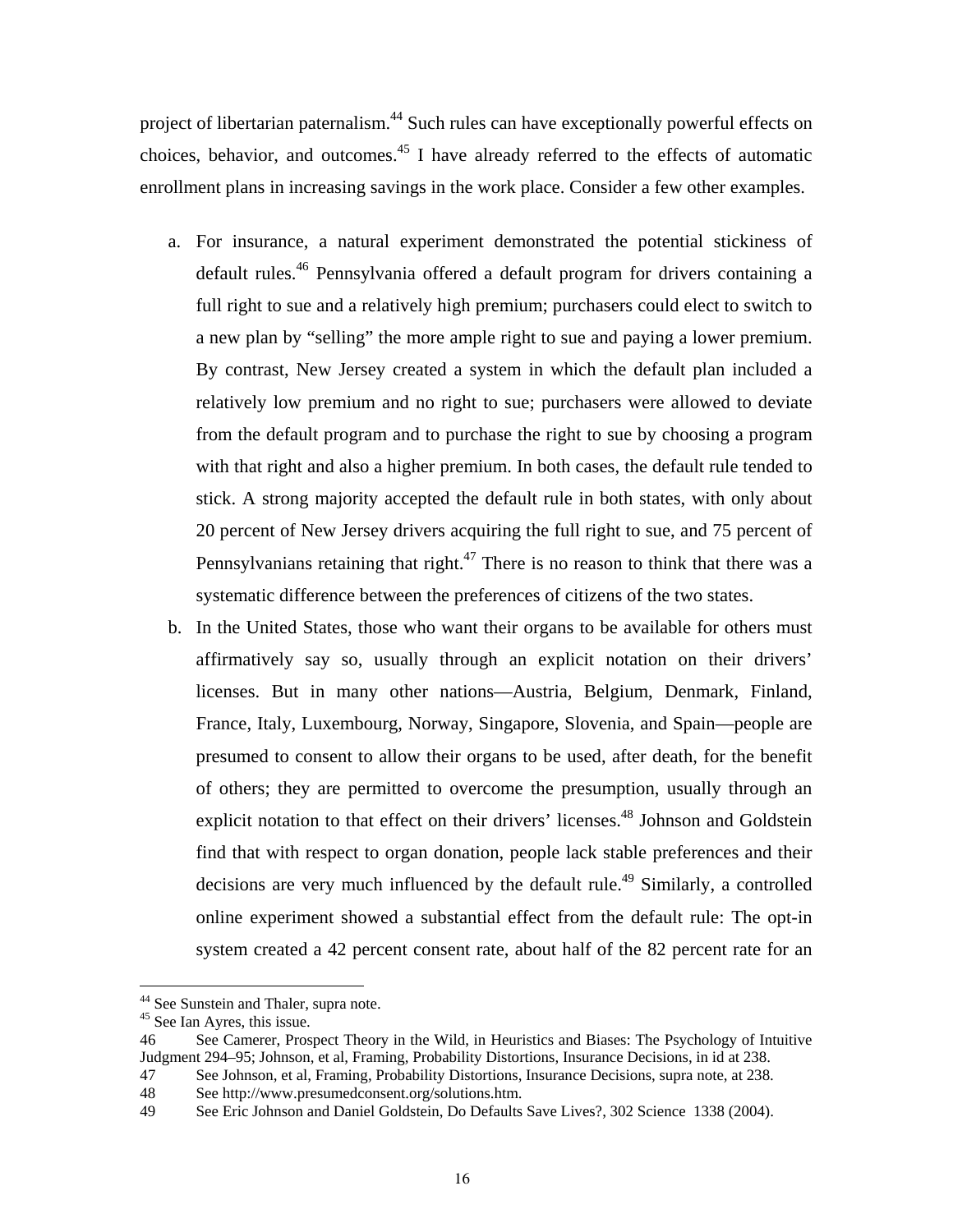opt-out system.50 The real-world evidence is even more dramatic. Presumed consent nations show consent rates ranging from a low of 85.9 percent (Sweden) to a high of 100 percent (Austria), with a median of 99 percent.<sup>51</sup> The default also produces a significant, though less dramatic, increase in actual donations, meaning that many lives are saved as a result of the presumed consent system.<sup>52</sup>

c. A substantial effect from the legal default rule was found in an experimental study of law student reactions to different state law provisions governing vacation time from firms.53 The study involved two conditions. In the first, state law guaranteed two weeks of vacation time, and law students were asked to state their median willingness to pay (in reduced salary) for two extra weeks of vacation. In the second condition, state law provided a mandatory, non-waivable two-week vacation guarantee, but it also provided employees (including associates at law firms) with the right to two additional weeks of vacation, a right that could be "knowingly and voluntarily waived." Students were asked how much employers would have to pay them to give up their right to the two extra weeks. All by itself, the switch in the default rule more than doubled the students' responses, raising the median amount from \$6000 to \$13,000.

There are several possible explanations of the effects of default rules in these and other cases. Inertia undoubtedly plays a role.<sup>54</sup> Action is necessary to change a default rule, and inertia therefore favors such rules. The default rule also conveys information by virtue of its status as such.<sup>55</sup> Perhaps the state, or an employer, has chosen a default rule *for a reason*, and if so, people should stick with it unless they have a reason of their own to depart. Finally, the default rule may create an endowment effect,<sup>56</sup> leading people to favor the existing allocation of entitlements; for that reason the rule will tend to stick.

<sup>50</sup> Id.

<sup>51</sup> Id.

<sup>52</sup> Id. Johnson and Goldstein estimate that switching to an opt-out system increases organs actually used by 16 percent, holding everything else constant.<br>53 See Cass R. Sunstein, Switching the Default Rule, 77 NYU L Rev 106, 113-14 (2002).

<sup>&</sup>lt;sup>54</sup> Brigitte C. Madrian and Dennis F. Shea, The Power of Suggestion: Inertia in 401(k) Participation and Savings Behavior, 116 Q J Econ 1149, 1149-50 (2001).

 $55$  Id. at 1160-61.

<sup>&</sup>lt;sup>56</sup> See, e.g., Russell Korobkin, The Endowment Effect and Legal Analysis, 97 NW L Rev 1227 (2003).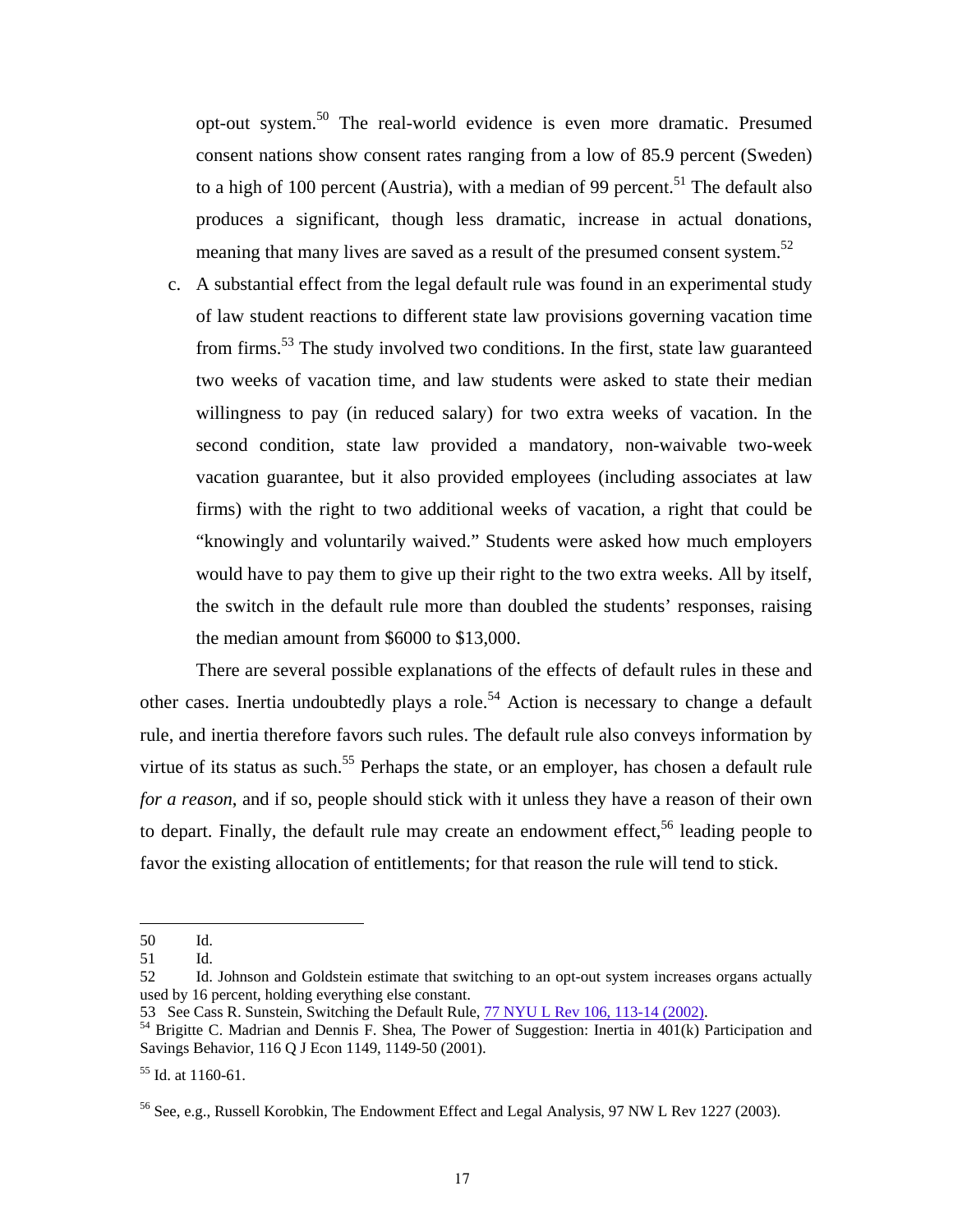How might these ideas be enlisted to reduce the risk of excessive borrowing? Here is a simple inspiration for seriously investigating that question: Many people who are purchasing goods and services with credit cards would do much better if they used debit cards instead. With debit cards, they would avoid high interest rates and late fees. For many consumers, the use of credit cards is a product of habit and inertia, rather than of any kind of reflective choice against the use of debit cards. Significant charges result from simple procrastination. On this view, a narrow question is how to ensure optimal decisions, in terms of individual welfare, in the choice between credit cards and debit cards. Fortunately, there is evidence that many consumers are shifting from credit cards to debit cards,  $57$  perhaps in order to avoid the effects of their own bounded rationality. But it is reasonable to think that the shifts have been occurring more rarely than they should if consumer welfare is our goal.

Suppose that many people who are using credit cars would do better to use debit cards instead. If so, it would be valuable to make debit cards a kind of default option, to be used unless borrowers specifically decide otherwise. Credit card companies might take, or be encouraged to take, steps in this direction on their own. They might say, for example, that unless consumers specifically say otherwise, payments will be automatically deducted every month from a specified checking account. The "opt out" might done at the time of initial application for the card; perhaps better, it might be required on an annual, biannual, or monthly basis. Alternatively, regulators might encourage or require credit card companies to make automatic deduction an option for new credit card owners, saying that at the time of initial acquisition of the card, consumers must be given the opportunity to use automatic deduction, with a salient notation to this effect. Somewhat more aggressively, regulators might require companies to make automatic deduction the default option, subject to override either at the point of purchase or on an annual, biannual, or even monthly basis.

Here is another possibility. We have seen that with the Save More Tomorrow plan, workers can be encouraged to produce significant increases in savings rates.<sup>58</sup> It is

1

<sup>&</sup>lt;sup>57</sup> See Brown, supra note.

<sup>58</sup> See Richard H. Thaler and Shlomo Benartzi, supra note.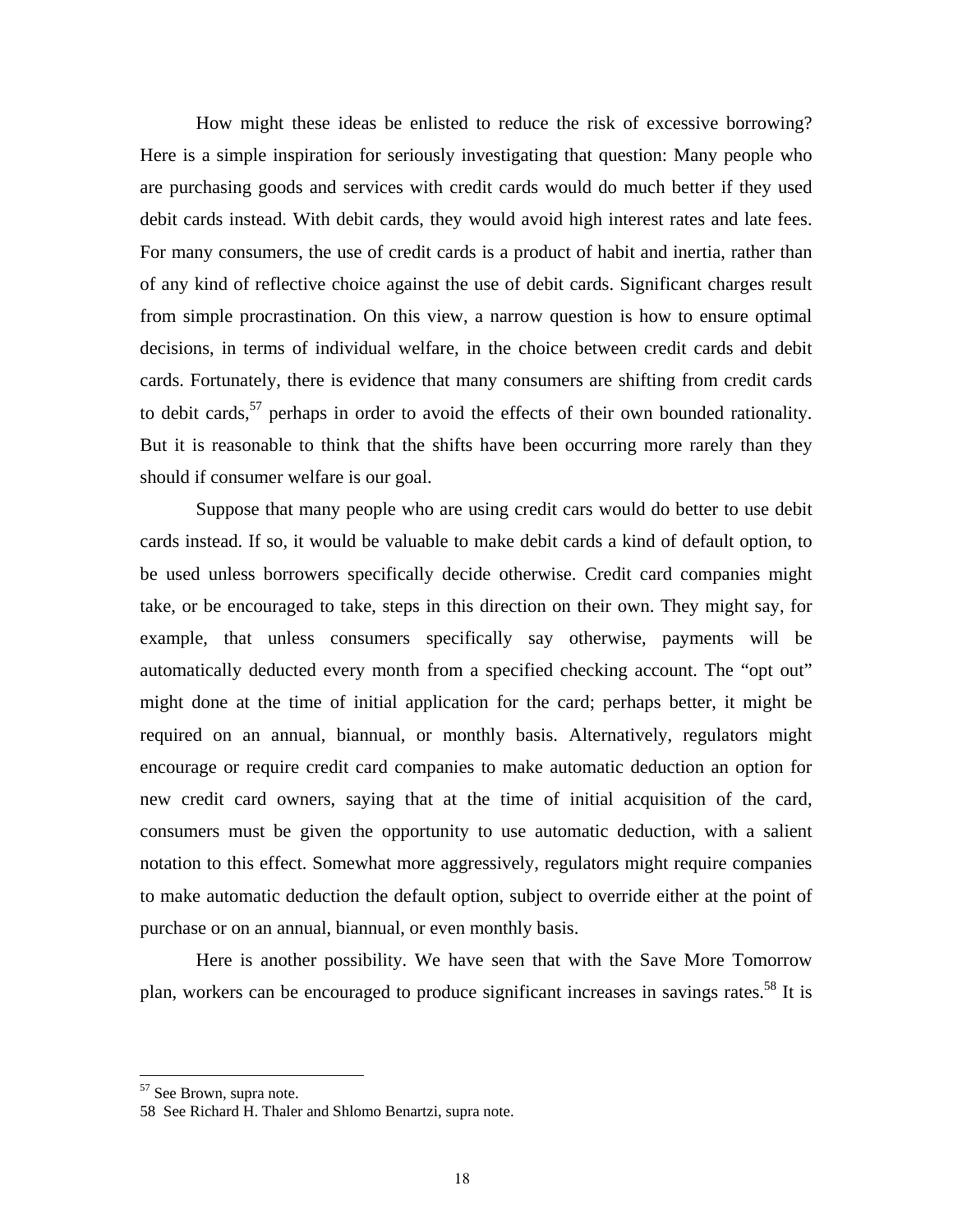easy to imagine a parallel plan, *Borrow Less Tomorrow* (BLT).<sup>59</sup> Private institutions could assist consumers who have borrowed excessively by helping them to pay down their debt, perhaps by encouraging them to enter into agreements to ensure that the level of debt would be lower each month than it was before. Credit card companies could themselves help certain customers in this way—not by mandating participation, but by encouraging people to participate if they choose. Perhaps governments could consider incentives to lead the private sector to provide this kind of assistance. In fact a BLT plan might be combined with the idea of automatic enrollment, ensuring that for expenditures above a specified limit, payments would come out of existing checking accounts, rather than being used to increase debt.

 Whether any kind of weak paternalism makes sense in this context cannot be decided in the abstract. It is necessary to know the magnitude of the problem of excessive borrowing and the likely effectiveness of any weakly paternalistic response. My own tentative judgment is that an information campaign, encouraging the use of automatic payment from existing accounts, would probably do some good and little harm.

#### **IV. Strong Paternalism**

If boundedly rational borrowing is pervasive, and if consumer choices are frequently impairing consumers' welfare, it is possible that more intrusive government responses are desirable. Suppose that myopia, procrastination, cumulative cost neglect, and excessive optimism are leading many people to borrow money on behalf of purchases that produce little short-term gain but significant long-term harm. If so, prohibitions on voluntary agreements might be justified, at least if the aggregate benefits exceed the aggregate costs. When such agreements can be shown to injure the very people who enter into them, the firm presumption against strong paternalism might be overcome; and bounded rationality is often the source of the relevant injury. In the context of the credit card market, there is an important supplemental point. The very structure of that market appears to lead many companies to appeal to bounded rationality, rather than to attempt to counteract it. $60$  As with state lotteries, where advertising

 $59$  I am grateful to Matthew Rabin for the acronym.

<sup>&</sup>lt;sup>60</sup> Bar-Gill, supra note.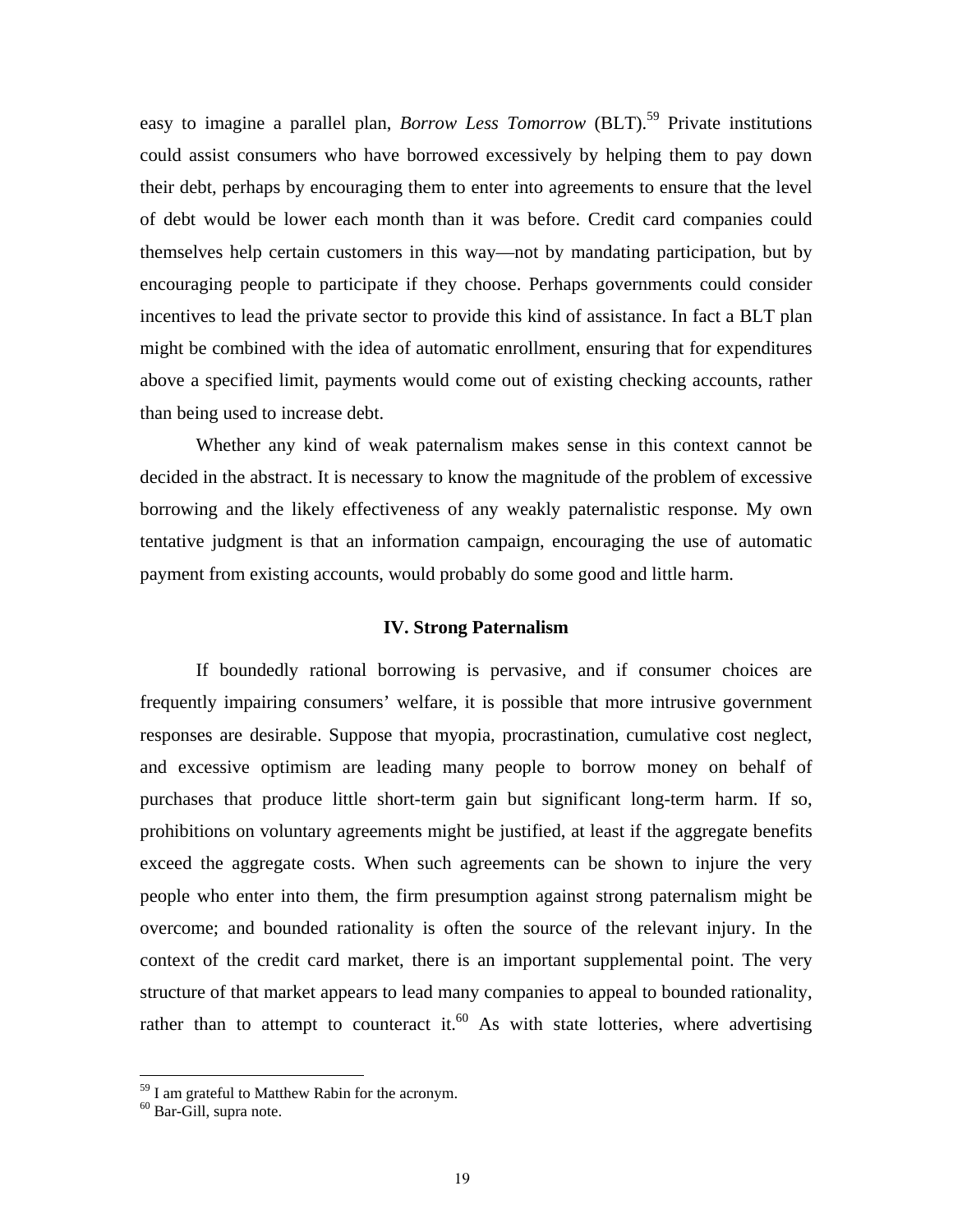campaigns appeal to unrealistic optimism and probability neglect, so too, plausibly, for borrowing: Some companies encourage people to obtain cards with the hope that many of them will procrastinate and pay significant late fees and interest charges.

We could imagine a continuum of responses. The most modest would single out particular features of agreements that are peculiarly likely to reflect bounded rationality, and to operate to harm consumers ex post. A possible candidate is the "teaser rate," by which consumers are given an opportunity to use credit cards at a low rate—sometimes a zero interest rate—until the expiration of the introductory period. The teaser rate operates to tempt consumers to begin to use credit cards, apparently with insufficient awareness of the effects, over time, on their welfare. Many consumers who are excited about teaser rates do not sufficiently appreciate the small size of the actual gain. As Oren Bar-Gill explains, "The teaser strategy works. Despite the fact that most borrowing is done at the high post-promotion rates, consumers appear to be extremely sensitive to teaser rates."<sup>61</sup>

Suppose that teaser rates can be shown to lead boundedly rational people to become credit card holders, in a way that produces aggregate harm. If so, the argument for banning such rates is not entirely implausible. Unfortunately, a ban would impose costs on many borrowers, above all those who rationally opt for the teaser rates (either because they will switch cards after the expiration of the relevant period or because they are net gainers from the package they receive). Indeed, a ban on teaser rates would be not only strongly paternalistic but also asymmetrical in an important and unattractive sense: It would harm the sophisticated consumers who take advantage of them. Here as elsewhere, weak paternalism should be the first line of defense. But if a ban on teaser rates would protect people against excessive borrowing while also imposing modest costs on those who benefit from them, it might be worth considering. I do not, however, believe that the argument for such a ban has yet been made out.

A far more aggressive approach would be to enact usury laws. Such laws are price controls, and most of the time, the argument against price controls is devastatingly powerful: They create scarcity and typically harm the very people they are designed to help, by depriving them of access to a good that they want. In this context, an obvious danger with price controls is that they will make it impossible for (rational) people to

1

 $<sup>61</sup>$  Id at 1393.</sup>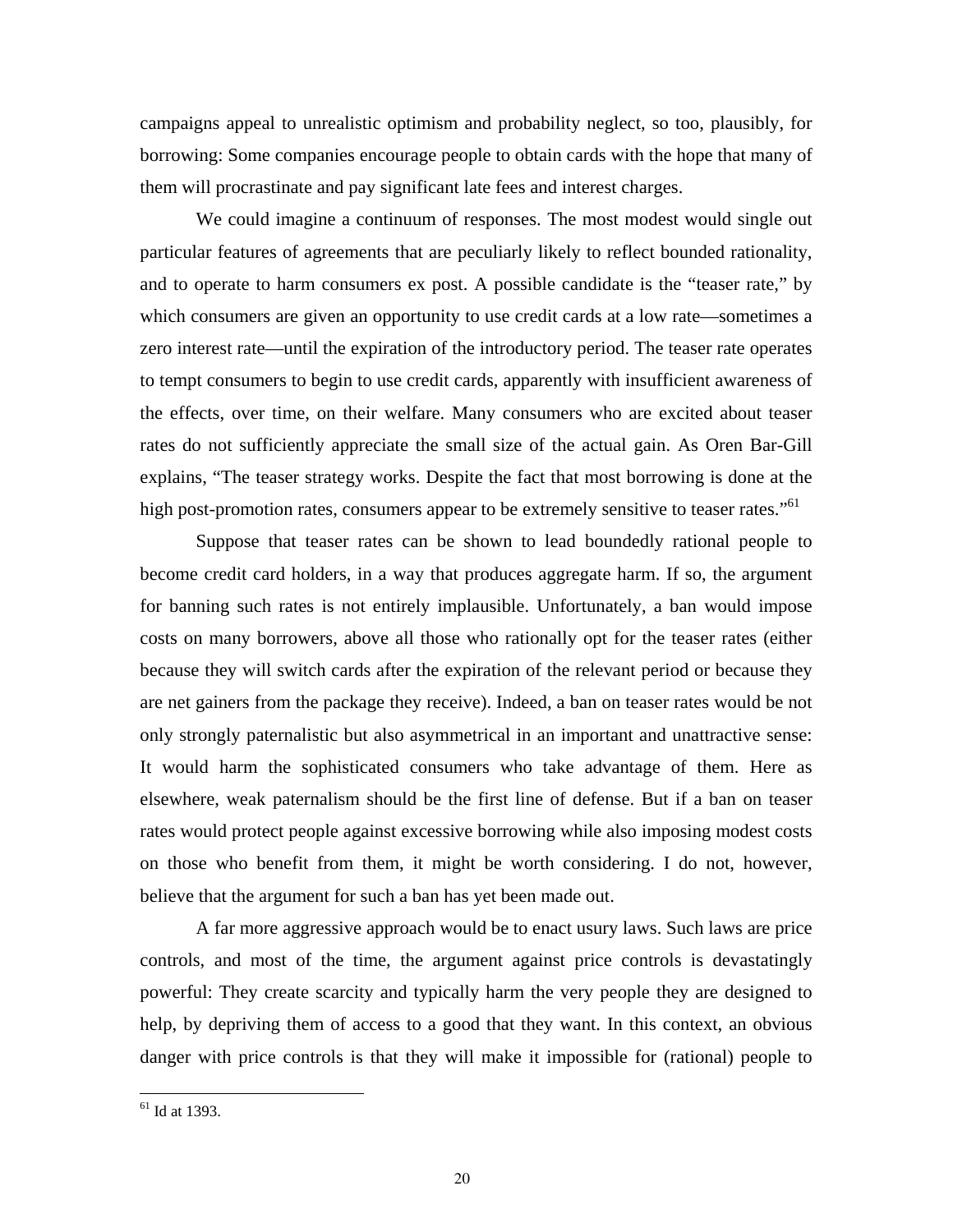obtain loans—perhaps injuring those people who most need those loans, and who are in the worst position to obtain needed resources through other routes. But the argument for usury laws is strengthened by identifiable features of the credit card market.<sup>62</sup> It is exceptionally easy to obtain a credit card. Companies make much of their money from high interest rates and late charges. As Bar-Gill has explained, market pressures give companies a strong incentive to take advantage of bounded rationality.<sup>63</sup> In the abstract, usury laws would appear to be a well-designed response. A ban on interest rates above a certain level would counteract the tendency to exploit bounded rationality by restructuring the system of pricing in the direction of annual fees—precisely the structure that would plausibly emerge if myopia, cumulative cost neglect, and unrealistic optimism were not involved.

On the other hand, usury restrictions would impose serious costs. It is possible to imagine that many fully rational people benefit from a situation in which annual rates are low and in which interest rates are high. This is obviously so if they do not maintain debt and hence pay no interest. Such people use credit cards essentially as debit cards; they lose nothing by the current arrangement and benefit from the existence of a kind of subsidy by card users who pay significant debt and large late fees. To be sure, there is a serious problem with this system, because it involves a perverse system of redistribution, from relatively wealthy people who pay on time to less wealthy people who maintain debt. But it is also the case that some people, some of the time, are better off with low annual fees and high interest than with higher fees and lower interest—at least if they have a reasonable expectation of growing income over time.

One question is the size of this population, and the extent to which its members are behaving rationally rather than in a way that is distorted by cognitive and motivational problems. This is an empirical question that cannot be resolved by abstractions. But it is reasonable to speculate that if usury laws provided a reallocation of consumer costs toward higher annual fees, the principal beneficiaries would be people who suffer from bounded rationality and hence from high consumer debt. But there is a strong response to the argument for usury laws: Recent evidence suggests that there is

 $\overline{a}$  $^{62}$  Id.

<sup>63</sup> See Bar-Gill, supra note, at 1422-23.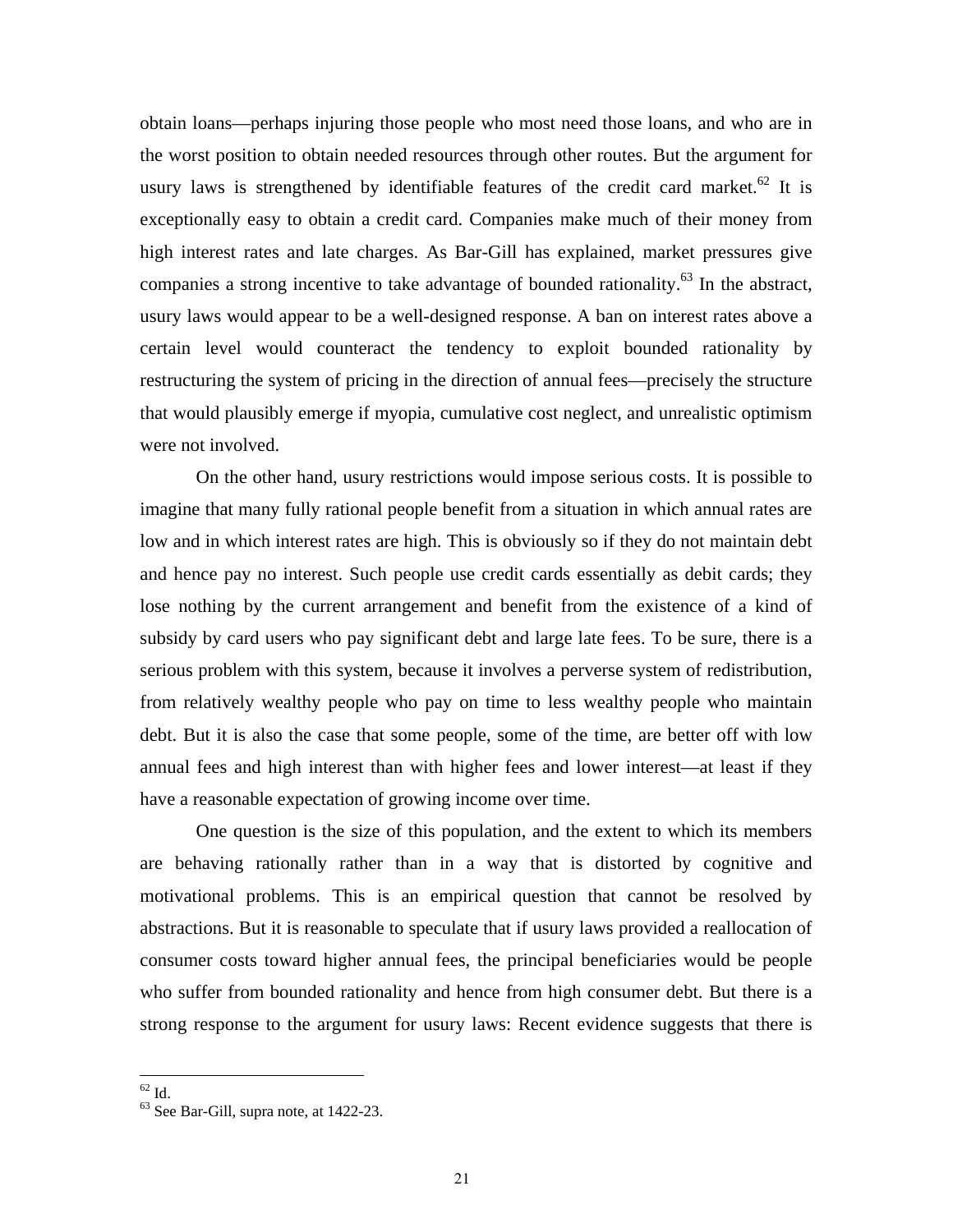intense competition over interest rates in the credit card market.<sup>64</sup> Because such competition has been occurring, a governmental response does not appear to be necessary or even desirable.

Another form of strong paternalism would target the particular payment provisions that most harm those with bounded rationality, such as late fees. It is plausible to think that such fees are incurred precisely by those who most suffer from the problems catalogued here, including procrastination, myopia, and excessive optimism. If this is so, it might be worthwhile to consider restrictions on the magnitude of late fees, at least if the consequence of such restrictions would be to shift from fee payments to higher upfront charges. Such a shift would have the desirable effect of ensuring that payment practices would not target those suffering most severely from bounded rationality.

#### **Conclusion**

Many people borrow excessively, whether excessiveness is measured ex ante or ex post. I have emphasized here the importance of the ex post perspective, simply because the most serious problems arise when borrowing behavior produces serious economic distress. A number of psychological mechanisms are likely to contribute to excessive borrowing, including procrastination, myopia, cumulative cost neglect, unrealistic optimism, and miswanting. These mechanisms help to illuminate many areas in which bounded rationality leads people to decisions that impair their welfare. Hence an analysis of boundedly rational borrowing should apply to other contexts in which more serious problems result from bounded rationality.

In exploring legal responses to problems of this sort, we should distinguish between weak and strong paternalism. Here as elsewhere, regulators ought to adopt a firm presumption in favor of weak paternalism and freedom of choice. Unfortunately, informational approaches are unlikely to provide a great deal of help, simply because they do not respond to bounded rationality. Debiasing is far more promising; if government enlists salience and availability in the interest of reducing excessive borrowing, it is unlikely to impose significant costs and it might produce real gains. It seems clear that many people who use credit cards would do better to use debit cards

<sup>&</sup>lt;sup>64</sup> See Brown, supra note.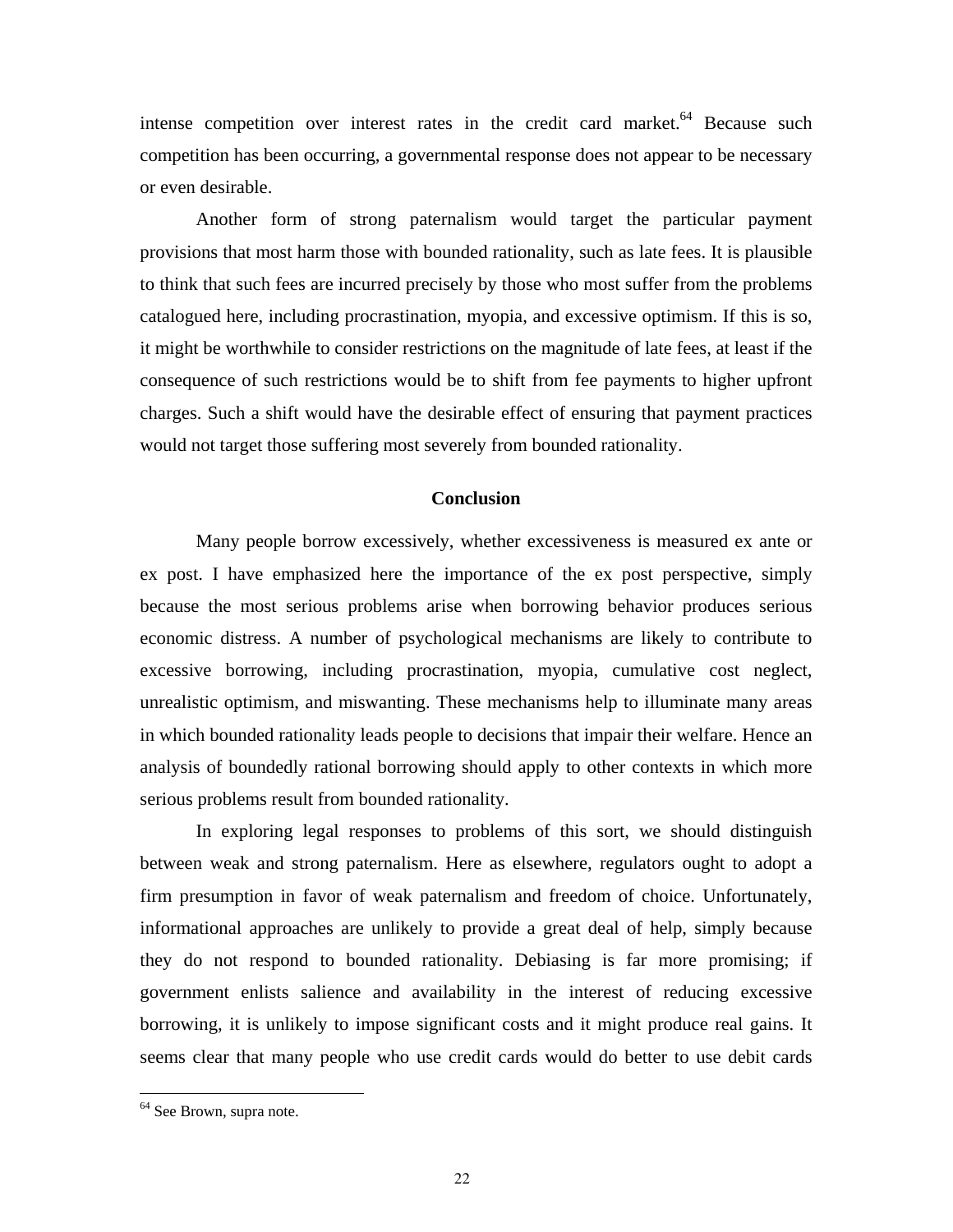instead. One possibility is that private and public institutions should alter existing default rules so as to move closer to the preferred state of affairs.

Strong paternalism—in the form of restrictions on particular practices or more general usury laws—is usually to be avoided, partly because it is likely to introduce inefficiencies, and partly because it is likely to hurt many of the people that it is intended to help. Notwithstanding the peculiar nature of the credit card market, I do not believe that existing evidence provides adequate grounds for strong paternalism. Here, as elsewhere, it is best to begin, and probably to end, with weak paternalism of the kind that I have outlined here.

Readers with comments should address them to:

Professor Cass Sunstein University of Chicago Law School 1111 East 60th Street Chicago, IL 60637 csunstei@uchicago.edu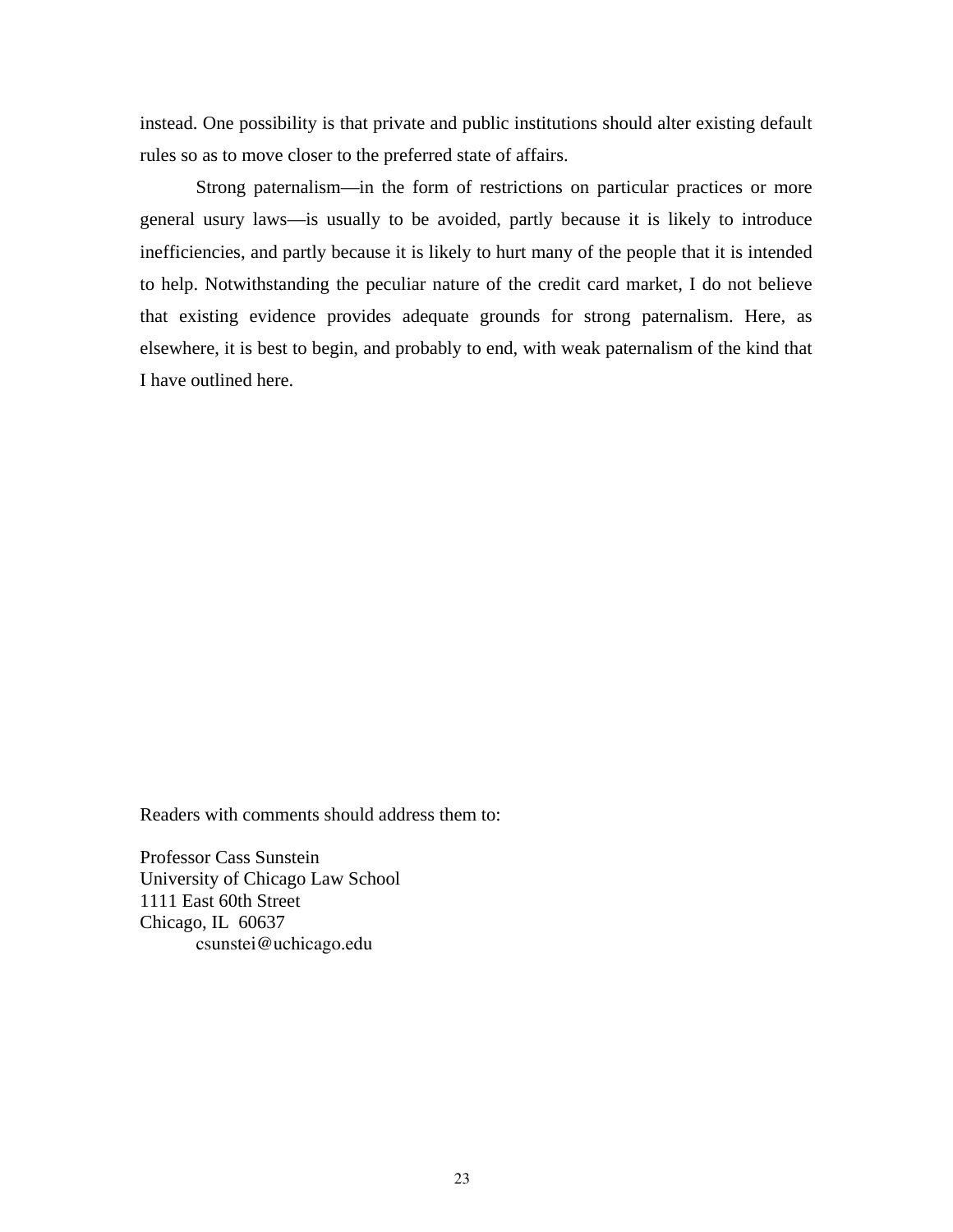#### Chicago Working Papers in Law and Economics (Second Series)

- 1. William M. Landes, Copyright Protection of Letters, Diaries and Other Unpublished Works: An Economic Approach (July 1991)
- 2. Richard A. Epstein, The Path to *The T.J. Hooper*: The Theory and History of Custom in the Law of Tort (August 1991)
- 3. Cass R. Sunstein, On Property and Constitutionalism (September 1991)
- 4. Richard A. Posner, Blackmail, Privacy, and Freedom of Contract (February 1992)
- 5. Randal C. Picker, Security Interests, Misbehavior, and Common Pools (February 1992)
- 6. Tomas J. Philipson & Richard A. Posner, Optimal Regulation of AIDS (April 1992)
- 7. Douglas G. Baird, Revisiting Auctions in Chapter 11 (April 1992)
- 8. William M. Landes, Sequential versus Unitary Trials: An Economic Analysis (July 1992)
- 9. William M. Landes & Richard A. Posner, The Influence of Economics on Law: A Quantitative Study (August 1992)
- 10. Alan O. Sykes, The Welfare Economics of Immigration Law: A Theoretical Survey With An Analysis of U.S. Policy (September 1992)
- 11. Douglas G. Baird, 1992 Katz Lecture: Reconstructing Contracts (November 1992)
- 12. Gary S. Becker, The Economic Way of Looking at Life (January 1993)
- 13. J. Mark Ramseyer, Credibly Committing to Efficiency Wages: Cotton Spinning Cartels in Imperial Japan (March 1993)
- 14. Cass R. Sunstein, Endogenous Preferences, Environmental Law (April 1993)
- 15. Richard A. Posner, What Do Judges and Justices Maximize? (The Same Thing Everyone Else Does) (April 1993)
- 16. Lucian Arye Bebchuk and Randal C. Picker, Bankruptcy Rules, Managerial Entrenchment, and Firm‐Specific Human Capital (August 1993)
- 17. J. Mark Ramseyer, Explicit Reasons for Implicit Contracts: The Legal Logic to the Japanese Main Bank System (August 1993)
- 18. William M. Landes and Richard A. Posner, The Economics of Anticipatory Adjudication (September 1993)
- 19. Kenneth W. Dam, The Economic Underpinnings of Patent Law (September 1993)
- 20. Alan O. Sykes, An Introduction to Regression Analysis (October 1993)
- 21. Richard A. Epstein, The Ubiquity of the Benefit Principle (March 1994)
- 22. Randal C. Picker, An Introduction to Game Theory and the Law (June 1994)
- 23. William M. Landes, Counterclaims: An Economic Analysis (June 1994)
- 24. J. Mark Ramseyer, The Market for Children: Evidence from Early Modern Japan (August 1994)
- 25. Robert H. Gertner and Geoffrey P. Miller, Settlement Escrows (August 1994)
- 26. Kenneth W. Dam, Some Economic Considerations in the Intellectual Property Protection of Software (August 1994)
- 27. Cass R. Sunstein, Rules and Rulelessness, (October 1994)
- 28. David Friedman, More Justice for Less Money: A Step Beyond *Cimino* (December 1994)
- 29. Daniel Shaviro, Budget Deficits and the Intergenerational Distribution of Lifetime Consumption (January 1995)
- 30. Douglas G. Baird, The Law and Economics of Contract Damages (February 1995)
- 31. Daniel Kessler, Thomas Meites, and Geoffrey P. Miller, Explaining Deviations from the Fifty Percent Rule: A Multimodal Approach to the Selection of Cases for Litigation (March 1995)
- 32. Geoffrey P. Miller, Das Kapital: Solvency Regulation of the American Business Enterprise (April 1995)
- 33. Richard Craswell, Freedom of Contract (August 1995)
- 34. J. Mark Ramseyer, Public Choice (November 1995)
- 35. Kenneth W. Dam, Intellectual Property in an Age of Software and Biotechnology (November 1995)
- 36. Cass R. Sunstein, Social Norms and Social Roles (January 1996)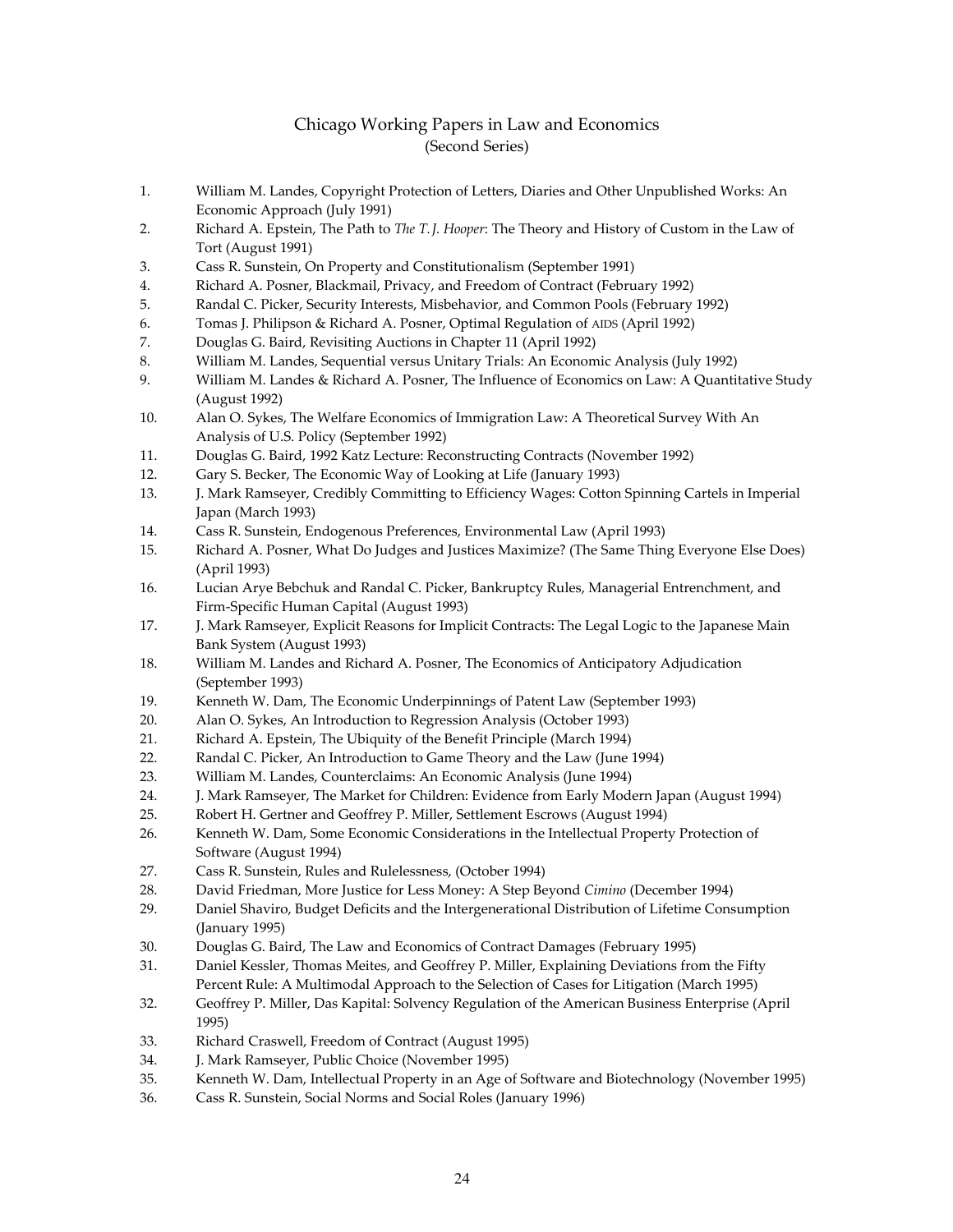- 37. J. Mark Ramseyer and Eric B. Rasmusen, Judicial Independence in Civil Law Regimes: Econometrics from Japan (January 1996)
- 38. Richard A. Epstein, Transaction Costs and Property Rights: Or Do Good Fences Make Good Neighbors? (March 1996)
- 39. Cass R. Sunstein, The Cost‐Benefit State (May 1996)
- 40. William M. Landes and Richard A. Posner, The Economics of Legal Disputes Over the Ownership of Works of Art and Other Collectibles (July 1996)
- 41. John R. Lott, Jr. and David B. Mustard, Crime, Deterrence, and Right-to-Carry Concealed Handguns (August 1996)
- 42. Cass R. Sunstein, Health‐Health Tradeoffs (September 1996)
- 43. G. Baird, The Hidden Virtues of Chapter 11: An Overview of the Law and Economics of Financially Distressed Firms (March 1997)
- 44. Richard A. Posner, Community, Wealth, and Equality (March 1997)
- 45. William M. Landes, The Art of Law and Economics: An Autobiographical Essay (March 1997)
- 46. Cass R. Sunstein, Behavioral Analysis of Law (April 1997)
- 47. John R. Lott, Jr. and Kermit Daniel, Term Limits and Electoral Competitiveness: Evidence from California's State Legislative Races (May 1997)
- 48. Randal C. Picker, Simple Games in a Complex World: A Generative Approach to the Adoption of Norms (June 1997)
- 49. Richard A. Epstein, Contracts Small and Contracts Large: Contract Law through the Lens of Laissez‐Faire (August 1997)
- 50. Cass R. Sunstein, Daniel Kahneman, and David Schkade, Assessing Punitive Damages (with Notes on Cognition and Valuation in Law) (December 1997)
- 51. William M. Landes, Lawrence Lessig, and Michael E. Solimine, Judicial Influence: A Citation Analysis of Federal Courts of Appeals Judges (January 1998)
- 52. John R. Lott, Jr., A Simple Explanation for Why Campaign Expenditures are Increasing: The Government is Getting Bigger (February 1998)
- 53. Richard A. Posner, Values and Consequences: An Introduction to Economic Analysis of Law (March 1998)
- 54. Denise DiPasquale and Edward L. Glaeser, Incentives and Social Capital: Are Homeowners Better Citizens? (April 1998)
- 55. Christine Jolls, Cass R. Sunstein, and Richard Thaler, A Behavioral Approach to Law and Economics (May 1998)
- 56. John R. Lott, Jr., Does a Helping Hand Put Others At Risk?: Affirmative Action, Police Departments, and Crime (May 1998)
- 57. Cass R. Sunstein and Edna Ullmann‐Margalit, Second‐Order Decisions (June 1998)
- 58. Jonathan M. Karpoff and John R. Lott, Jr., Punitive Damages: Their Determinants, Effects on Firm Value, and the Impact of Supreme Court and Congressional Attempts to Limit Awards (July 1998)
- 59. Kenneth W. Dam, Self-Help in the Digital Jungle (August 1998)
- 60. John R. Lott, Jr., How Dramatically Did Women's Suffrage Change the Size and Scope of Government? (September 1998)
- 61. Kevin A. Kordana and Eric A. Posner, A Positive Theory of Chapter 11 (October 1998)
- 62. David A. Weisbach, Line Drawing, Doctrine, and Efficiency in the Tax Law (November 1998)
- 63. Jack L. Goldsmith and Eric A. Posner, A Theory of Customary International Law (November 1998)
- 64. John R. Lott, Jr., Public Schooling, Indoctrination, and Totalitarianism (December 1998)
- 65. Cass R. Sunstein, Private Broadcasters and the Public Interest: Notes Toward A "Third Way" (January 1999)
- 66. Richard A. Posner, An Economic Approach to the Law of Evidence (February 1999)
- 67. Yannis Bakos, Erik Brynjolfsson, Douglas Lichtman, Shared Information Goods (February 1999)
- 68. Kenneth W. Dam, Intellectual Property and the Academic Enterprise (February 1999)
- 69. Gertrud M. Fremling and Richard A. Posner, Status Signaling and the Law, with Particular Application to Sexual Harassment (March 1999)
- 70. Cass R. Sunstein, Must Formalism Be Defended Empirically? (March 1999)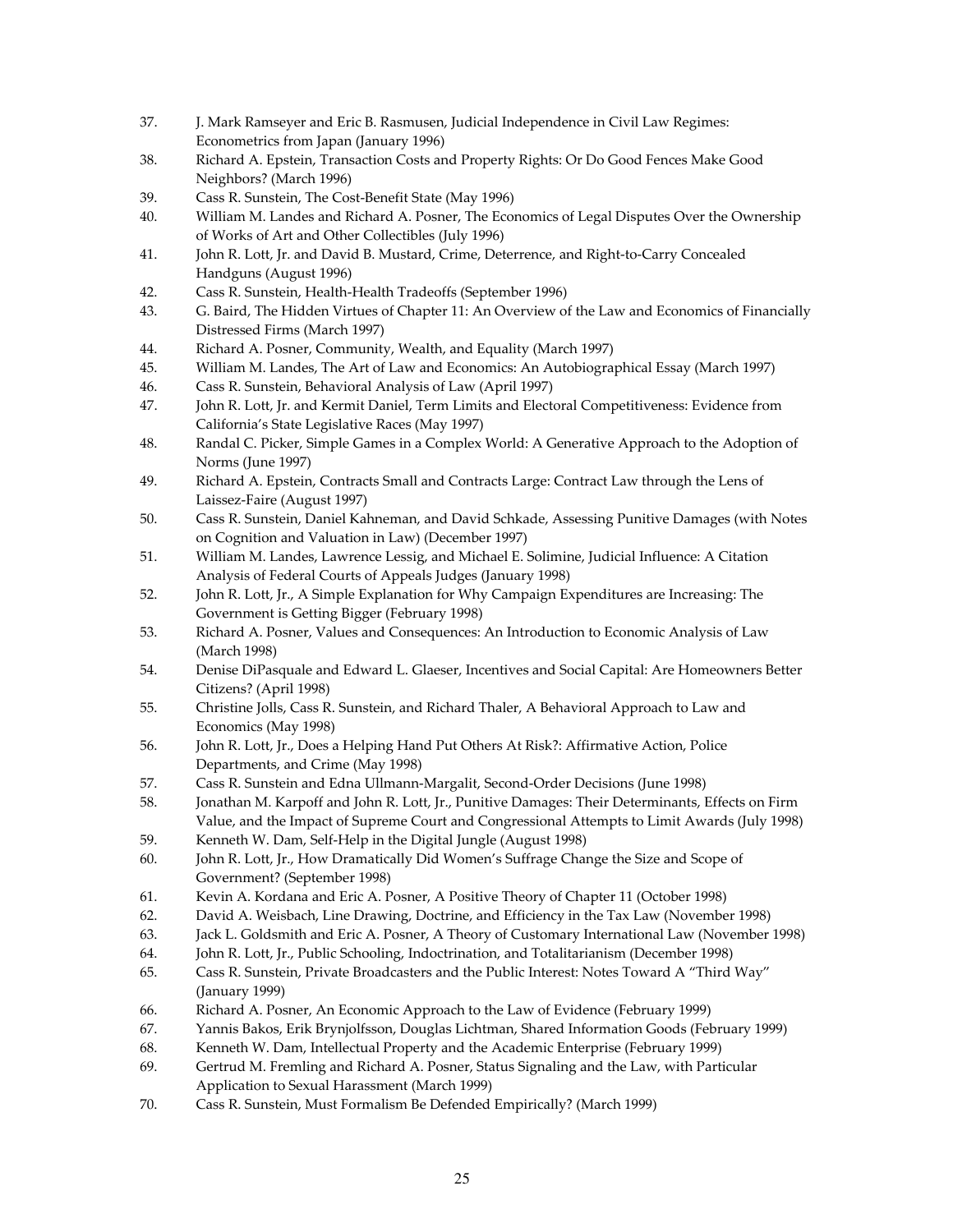- 71. Jonathan M. Karpoff, John R. Lott, Jr., and Graeme Rankine, Environmental Violations, Legal Penalties, and Reputation Costs (March 1999)
- 72. Matthew D. Adler and Eric A. Posner, Rethinking Cost‐Benefit Analysis (April 1999)
- 73. John R. Lott, Jr. and William M. Landes, Multiple Victim Public Shooting, Bombings, and Right-to-Carry Concealed Handgun Laws: Contrasting Private and Public Law Enforcement (April 1999)
- 74. Lisa Bernstein, The Questionable Empirical Basis of Article 2's Incorporation Strategy: A Preliminary Study (May 1999)
- 75. Richard A. Epstein, Deconstructing Privacy: and Putting It Back Together Again (May 1999)
- 76. William M. Landes, Winning the Art Lottery: The Economic Returns to the Ganz Collection (May 1999)
- 77. Cass R. Sunstein, David Schkade, and Daniel Kahneman, Do People Want Optimal Deterrence? (June 1999)
- 78. Tomas J. Philipson and Richard A. Posner, The Long-Run Growth in Obesity as a Function of Technological Change (June 1999)
- 79. David A. Weisbach, Ironing Out the Flat Tax (August 1999)
- 80. Eric A. Posner, A Theory of Contract Law under Conditions of Radical Judicial Error (August 1999)
- 81. David Schkade, Cass R. Sunstein, and Daniel Kahneman, Are Juries Less Erratic than Individuals? Deliberation, Polarization, and Punitive Damages (September 1999)
- 82. Cass R. Sunstein, Nondelegation Canons (September 1999)
- 83. Richard A. Posner, The Theory and Practice of Citations Analysis, with Special Reference to Law and Economics (September 1999)
- 84. Randal C. Picker, Regulating Network Industries: A Look at *Intel* (October 1999)
- 85. Cass R. Sunstein, Cognition and Cost‐Benefit Analysis (October 1999)
- 86. Douglas G. Baird and Edward R. Morrison, Optimal Timing and Legal Decisionmaking: The Case of the Liquidation Decision in Bankruptcy (October 1999)
- 87. Gertrud M. Fremling and Richard A. Posner, Market Signaling of Personal Characteristics (November 1999)
- 88. Matthew D. Adler and Eric A. Posner, Implementing Cost-Benefit Analysis When Preferences Are Distorted (November 1999)
- 89. Richard A. Posner, Orwell versus Huxley: Economics, Technology, Privacy, and Satire (November 1999)
- 90. David A. Weisbach, Should the Tax Law Require Current Accrual of Interest on Derivative Financial Instruments? (December 1999)
- 91. Cass R. Sunstein, The Law of Group Polarization (December 1999)
- 92. Eric A. Posner, Agency Models in Law and Economics (January 2000)
- 93. Karen Eggleston, Eric A. Posner, and Richard Zeckhauser, Simplicity and Complexity in Contracts (January 2000)
- 94. Douglas G. Baird and Robert K. Rasmussen, Boyd's Legacy and Blackstone's Ghost (February 2000)
- 95. David Schkade, Cass R. Sunstein, Daniel Kahneman, Deliberating about Dollars: The Severity Shift (February 2000)
- 96. Richard A. Posner and Eric B. Rasmusen, Creating and Enforcing Norms, with Special Reference to Sanctions (March 2000)
- 97. Douglas Lichtman, Property Rights in Emerging Platform Technologies (April 2000)
- 98. Cass R. Sunstein and Edna Ullmann-Margalit, Solidarity in Consumption (May 2000)
- 99. David A. Weisbach, An Economic Analysis of Anti-Tax Avoidance Laws (May 2000, revised May 2002)
- 100. Cass R. Sunstein, Human Behavior and the Law of Work (June 2000)
- 101. William M. Landes and Richard A. Posner, Harmless Error (June 2000)
- 102. Robert H. Frank and Cass R. Sunstein, Cost-Benefit Analysis and Relative Position (August 2000)
- 103. Eric A. Posner, Law and the Emotions (September 2000)
- 104. Cass R. Sunstein, Cost-Benefit Default Principles (October 2000)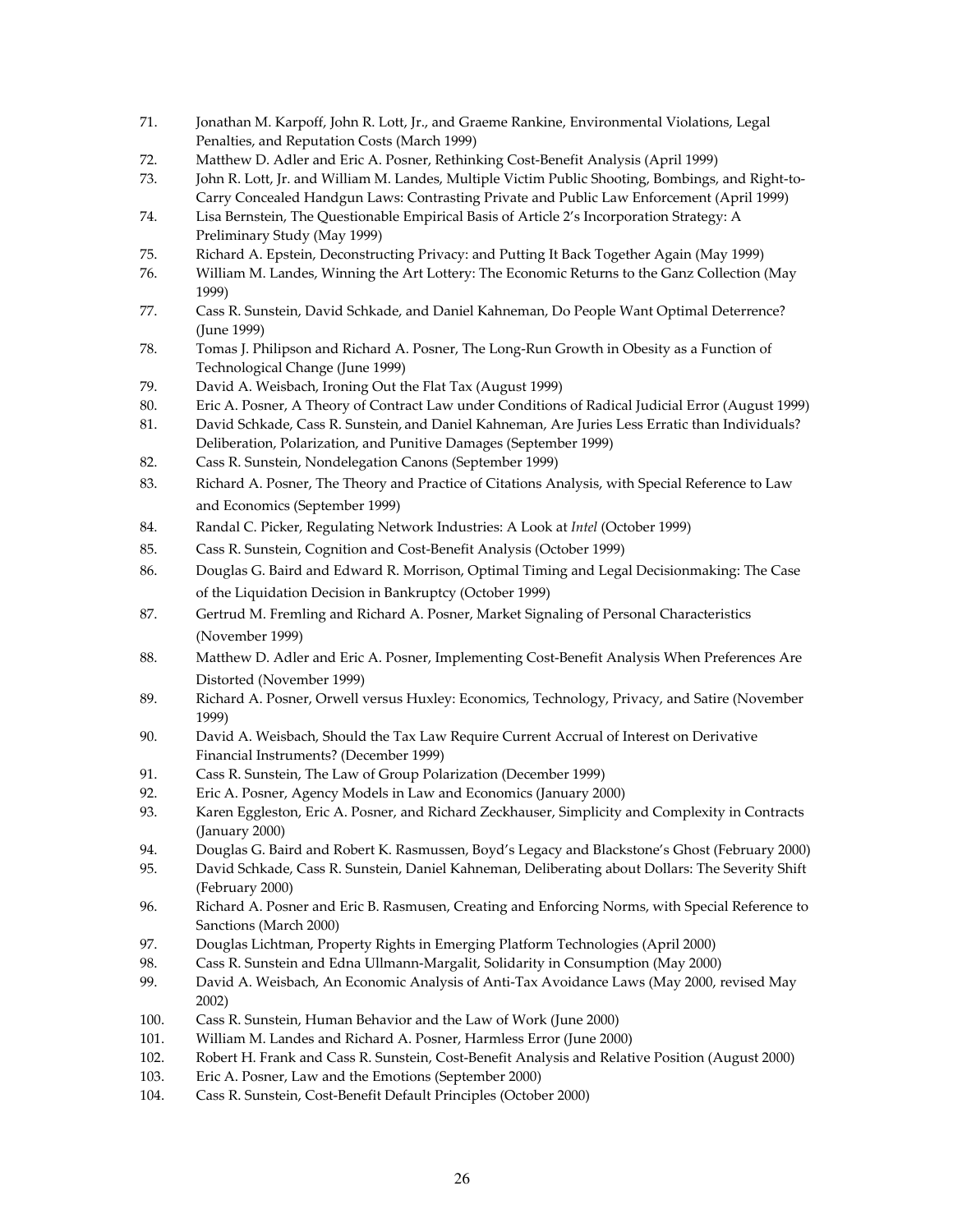- 105. Jack Goldsmith and Alan Sykes, The Dormant Commerce Clause and the Internet (November 2000)
- 106. Richard A. Posner, Antitrust in the New Economy (November 2000)
- 107. Douglas Lichtman, Scott Baker, and Kate Kraus, Strategic Disclosure in the Patent System (November 2000)
- 108. Jack L. Goldsmith and Eric A. Posner, Moral and Legal Rhetoric in International Relations: A Rational Choice Perspective (November 2000)
- 109. William Meadow and Cass R. Sunstein, Statistics, Not Experts (December 2000)
- 110. Saul Levmore, Conjunction and Aggregation (December 2000)
- 111. Saul Levmore, Puzzling Stock Options and Compensation Norms (December 2000)
- 112. Richard A. Epstein and Alan O. Sykes, The Assault on Managed Care: Vicarious Liability, Class Actions and the Patient's Bill of Rights (December 2000)
- 113. William M. Landes, Copyright, Borrowed Images and Appropriation Art: An Economic Approach (December 2000)
- 114. Cass R. Sunstein, Switching the Default Rule (January 2001)
- 115. George G. Triantis, Financial Contract Design in the World of Venture Capital (January 2001)
- 116. Jack Goldsmith, Statutory Foreign Affairs Preemption (February 2001)
- 117. Richard Hynes and Eric A. Posner, The Law and Economics of Consumer Finance (February 2001)
- 118. Cass R. Sunstein, Academic Fads and Fashions (with Special Reference to Law) (March 2001)
- 119. Eric A. Posner, Controlling Agencies with Cost-Benefit Analysis: A Positive Political Theory Perspective (April 2001)
- 120. Douglas G. Baird, Does Bogart Still Get Scale? Rights of Publicity in the Digital Age (April 2001)
- 121. Douglas G. Baird and Robert K. Rasmussen, Control Rights, Priority Rights and the Conceptual Foundations of Corporate Reorganization (April 2001)
- 122. David A. Weisbach, Ten Truths about Tax Shelters (May 2001)
- 123. William M. Landes, What Has the Visual Arts Rights Act of 1990 Accomplished? (May 2001)
- 124. Cass R. Sunstein, Social and Economic Rights? Lessons from South Africa (May 2001)
- 125. Christopher Avery, Christine Jolls, Richard A. Posner, and Alvin E. Roth, The Market for Federal Judicial Law Clerks (June 2001)
- 126. Douglas G. Baird and Edward R. Morrison, Bankruptcy Decision Making (June 2001)
- 127. Cass R. Sunstein, Regulating Risks after ATA (June 2001)
- 128. Cass R. Sunstein, The Laws of Fear (June 2001)
- 129. Richard A. Epstein, In and Out of Public Solution: The Hidden Perils of Property Transfer (July 2001)
- 130. Randal C. Picker, Pursuing a Remedy in *Microsoft*: The Declining Need for Centralized Coordination in a Networked World (July 2001)
- 131. Cass R. Sunstein, Daniel Kahneman, David Schkade, and Ilana Ritov, Predictably Incoherent Judgments (July 2001)
- 132. Eric A. Posner, Courts Should Not Enforce Government Contracts (August 2001)
- 133. Lisa Bernstein, Private Commercial Law in the Cotton Industry: Creating Cooperation through Rules, Norms, and Institutions (August 2001)
- 134. Richard A. Epstein, The Allocation of the Commons: Parking and Stopping on the Commons (August 2001)
- 135. Cass R. Sunstein, The Arithmetic of Arsenic (September 2001)
- 136. Eric A. Posner, Richard Hynes, and Anup Malani, The Political Economy of Property Exemption Laws (September 2001)
- 137. Eric A. Posner and George G. Triantis, Covenants Not to Compete from an Incomplete Contracts Perspective (September 2001)
- 138. Cass R. Sunstein, Probability Neglect: Emotions, Worst Cases, and Law (November 2001)
- 139. Randall S. Kroszner and Philip E. Strahan, Throwing Good Money after Bad? Board Connections and Conflicts in Bank Lending (December 2001)
- 140. Alan O. Sykes, TRIPs, Pharmaceuticals, Developing Countries, and the Doha "Solution" (February 2002)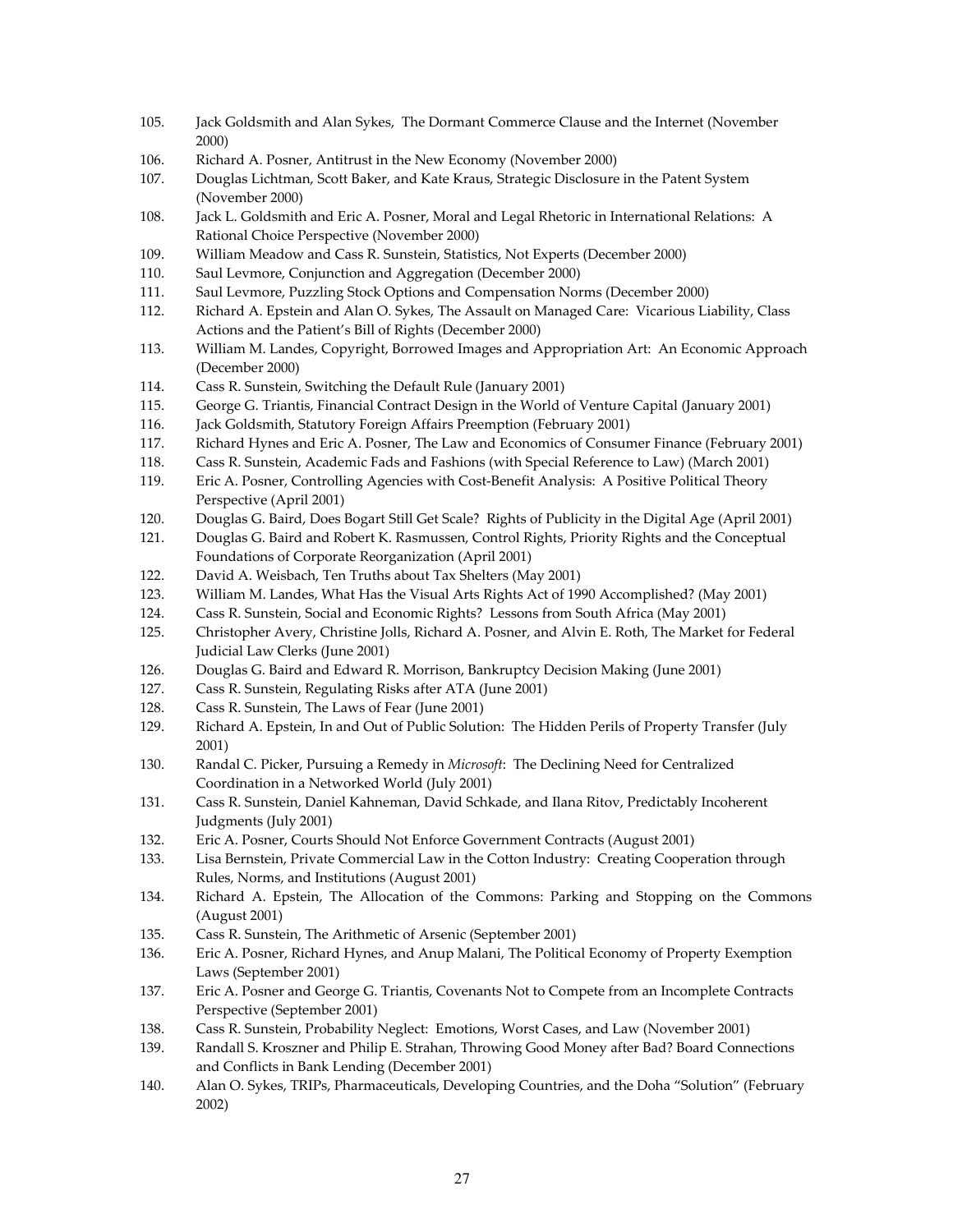- 141. Edna Ullmann‐Margalit and Cass R. Sunstein, Inequality and Indignation (February 2002)
- 142. Daniel N. Shaviro and David A. Weisbach, The Fifth Circuit Gets It Wrong in *Compaq v. Commissioner* (February 2002) (Published in *Tax Notes*, January 28, 2002)
- 143. Warren F. Schwartz and Alan O. Sykes, The Economic Structure of Renegotiation and Dispute Resolution in the WTO/GATT System (March 2002, *Journal of Legal Studies* 2002)
- 144. Richard A. Epstein, HIPAA on Privacy: Its Unintended and Intended Consequences (March 2002, forthcoming *Cato Journal*, summer 2002)
- 145. David A. Weisbach, Thinking Outside the Little Boxes (March 2002, *Texas Law Review*)
- 146. Eric A. Posner, Economic Analysis of Contract Law after Three Decades: Success or Failure (March 2002)
- 147. Randal C. Picker, Copyright as Entry Policy: The Case of Digital Distribution (April 2002, The Antitrust Bulletin)
- 148. David A. Weisbach, Taxes and Torts in the Redistribution of Income (April 2002, Coase Lecture February 2002)
- 149. Cass R. Sunstein, Beyond the Precautionary Principle (April 2002)
- 150. Robert W. Hahn and Cass R. Sunstein, A New Executive Order for Improving Federal Regulation? Deeper and Wider Cost‐Benefit Analysis (April 2002)
- 151. Douglas Lichtman, Copyright as a Rule of Evidence (May 2002, updated January 2003)
- 152. Richard A. Epstein, Steady the Course: Property Rights in Genetic Material (May 2002; revised March 2003)
- 153. Jack Goldsmith and Cass R. Sunstein, Military Tribunals and Legal Culture: What a Difference Sixty Years Makes (June 2002)
- 154. William M. Landes and Richard A. Posner, Indefinitely Renewable Copyright (July 2002)
- 155. Anne Gron and Alan O. Sykes, Terrorism and Insurance Markets: A Role for the Government as Insurer? (July 2002)
- 156. Cass R. Sunstein and Adrian Vermeule, Interpretation and Institutions (July 2002)
- 157. Cass R. Sunstein, The Rights of Animals: A Very Short Primer (August 2002)
- 158. Cass R. Sunstein, Avoiding Absurdity? A New Canon in Regulatory Law (with Notes on Interpretive Theory) (August 2002)
- 159. Randal C. Picker, From Edison to the Broadcast Flag: Mechanisms of Consent and Refusal and the Propertization of Copyright (September 2002)
- 160. Eric A. Posner, A Theory of the Laws of War (September 2002)
- 161 Eric A. Posner, Probability Errors: Some Positive and Normative Implications for Tort and Contract Law (September 2002)
- 162. Lior Jacob Strahilevitz, Charismatic Code, Social Norms, and the Emergence of Cooperation on the File‐Swapping Networks (September 2002)
- 163. David A. Weisbach, Does the X‐Tax Mark the Spot? (September 2002)
- 164. Cass R. Sunstein, Conformity and Dissent (September 2002)
- 165. Cass R. Sunstein, Hazardous Heuristics (October 2002)
- 166. Douglas Lichtman, Uncertainty and the Standard for Preliminary Relief (October 2002)
- 167. Edward T. Swaine, Rational Custom (November 2002)
- 168. Julie Roin, Truth in Government: Beyond the Tax Expenditure Budget (November 2002)
- 169. Avraham D. Tabbach, Criminal Behavior: Sanctions and Income Taxation: An Economic Analysis (November 2002)
- 170. Richard A. Epstein, In Defense of "Old" Public Health: The Legal Framework for the Regulation of Public Health (December 2002)
- 171. Richard A. Epstein, Animals as Objects, or Subjects, of Rights (December 2002)
- 172. David A. Weisbach, Taxation and Risk‐Taking with Multiple Tax Rates (December 2002)
- 173. Douglas G. Baird and Robert K. Rasmussen, The End of Bankruptcy (December 2002)
- 174. Richard A. Epstein, Into the Frying Pan: Standing and Privity under the Telecommunications Act of 1996 and Beyond (December 2002)
- 175. Douglas G. Baird, In Coase's Footsteps (January 2003)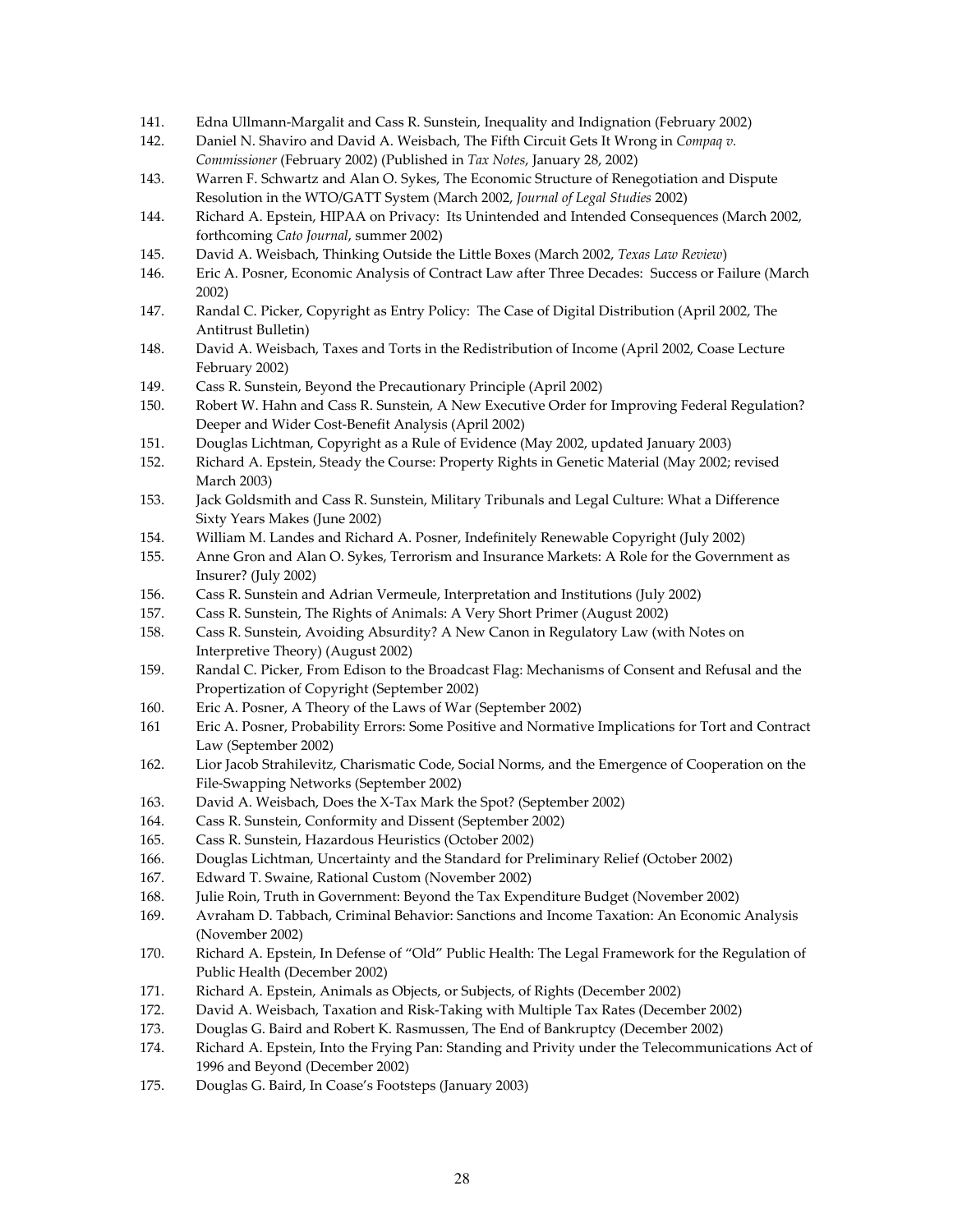- 176. David A. Weisbach, Measurement and Tax Depreciation Policy: The Case of Short‐Term Assets (January 2003)
- 177. Randal C. Picker, Understanding Statutory Bundles: Does the Sherman Act Come with the 1996 Telecommunications Act? (January 2003)
- 178. Douglas Lichtman and Randal C. Picker, Entry Policy in Local Telecommunications: *Iowa Utilities* and *Verizon* (January 2003)
- 179. William Landes and Douglas Lichtman, Indirect Liability for Copyright Infringement: An Economic Perspective (February 2003)
- 180. Cass R. Sunstein, Moral Heuristics (March 2003)
- 181. Amitai Aviram, Regulation by Networks (March 2003)
- 182. Richard A. Epstein, Class Actions: Aggregation, Amplification *and* Distortion (April 2003)
- 183. Richard A. Epstein, The "Necessary" History of Property and Liberty (April 2003)
- 184. Eric A. Posner, Transfer Regulations and Cost‐Effectiveness Analysis (April 2003)
- 185. Cass R. Sunstein and Richard H. Thaler, Libertarian Paternalizm Is Not an Oxymoron (May 2003)
- 186. Alan O. Sykes, The Economics of WTO Rules on Subsidies and Countervailing Measures (May 2003)
- 187. Alan O. Sykes, The Safeguards Mess: A Critique of WTO Jurisprudence (May 2003)
- 188. Alan O. Sykes, International Trade and Human Rights: An Economic Perspective (May 2003)
- 189. Saul Levmore and Kyle Logue, Insuring against Terrorism—and Crime (June 2003)
- 190. Richard A. Epstein, Trade Secrets as Private Property: Their Constitutional Protection (June 2003)
- 191. Cass R. Sunstein, Lives, Life-Years, and Willingness to Pay (June 2003)
- 192. Amitai Aviram, The Paradox of Spontaneous Formation of Private Legal Systems (July 2003)
- 193. Robert Cooter and Ariel Porat, Decreasing Liability Contracts (July 2003)
- 194. David A. Weisbach and Jacob Nussim, The Integration of Tax and Spending Programs (September 2003)
- 195. William L. Meadow, Anthony Bell, and Cass R. Sunstein, Statistics, Not Memories: What Was the Standard of Care for Administering Antenatal Steroids to Women in Preterm Labor between 1985 and 2000? (September 2003)
- 196. Cass R. Sunstein, What Did *Lawrence* Hold? Of Autonomy, Desuetude, Sexuality, and Marriage (September 2003)
- 197. Randal C. Picker, The Digital Video Recorder: Unbundling Advertising and Content (September 2003)
- 198. Cass R. Sunstein, David Schkade, and Lisa Michelle Ellman, Ideological Voting on Federal Courts of Appeals: A Preliminary Investigation (September 2003)
- 199. Avraham D. Tabbach, The Effects of Taxation on Income Producing Crimes with Variable Leisure Time (October 2003)
- 200. Douglas Lichtman, Rethinking Prosecution History Estoppel (October 2003)
- 201. Douglas G. Baird and Robert K. Rasmussen, Chapter 11 at Twilight (October 2003)
- 202. David A. Weisbach, Corporate Tax Avoidance (January 2004)
- 203. David A. Weisbach, The (Non)Taxation of Risk (January 2004)
- 204. Richard A. Epstein, Liberty versus Property? Cracks in the Foundations of Copyright Law (April 2004)
- 205. Lior Jacob Strahilevitz, The Right to Destroy (January 2004)
- 206. Eric A. Posner and John C. Yoo, A Theory of International Adjudication (February 2004)
- 207. Cass R. Sunstein, Are Poor People Worth Less Than Rich People? Disaggregating the Value of Statistical Lives (February 2004)
- 208. Richard A. Epstein, Disparities and Discrimination in Health Care Coverage; A Critique of the Institute of Medicine Study (March 2004)
- 209. Richard A. Epstein and Bruce N. Kuhlik, Navigating the Anticommons for Pharmaceutical Patents: Steady the Course on Hatch‐Waxman (March 2004)
- 210. Richard A. Esptein, The Optimal Complexity of Legal Rules (April 2004)
- 211. Eric A. Posner and Alan O. Sykes, Optimal War and *Jus Ad Bellum* (April 2004)
- 212. Alan O. Sykes, The Persistent Puzzles of Safeguards: Lessons from the Steel Dispute (May 2004)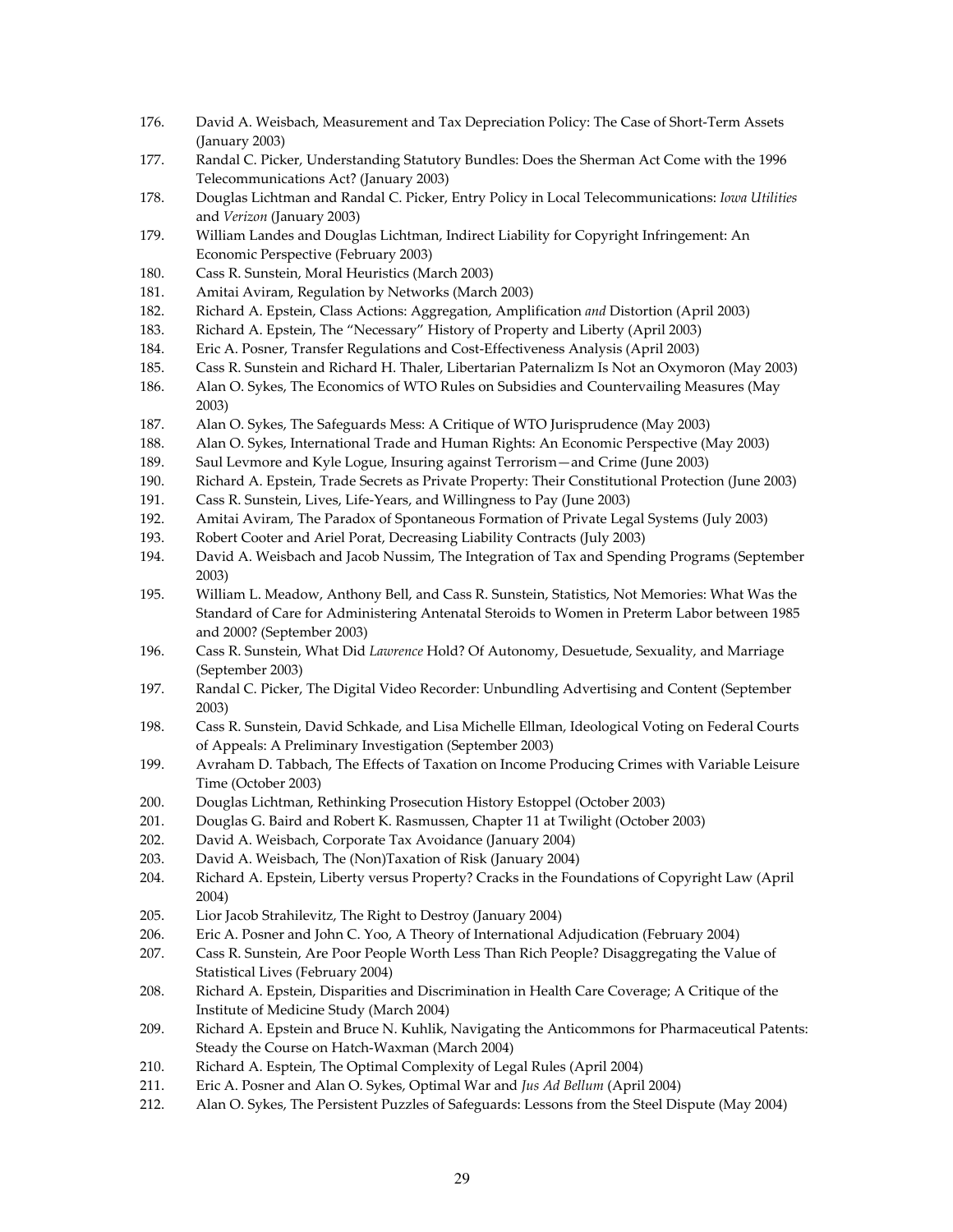- 213. Luis Garicano and Thomas N. Hubbard, Specialization, Firms, and Markets: The Division of Labor within and between Law Firms (April 2004)
- 214. Luis Garicano and Thomas N. Hubbard, Hierarchies, Specialization, and the Utilization of Knowledge: Theory and Evidence from the Legal Services Industry (April 2004)
- 215. James C. Spindler, Conflict or Credibility: Analyst Conflicts of Interest and the Market for Underwriting Business (July 2004)
- 216. Alan O. Sykes, The Economics of Public International Law (July 2004)
- 217. Douglas Lichtman and Eric Posner, Holding Internet Service Providers Accountable (July 2004)
- 218. Shlomo Benartzi, Richard H. Thaler, Stephen P. Utkus, and Cass R. Sunstein, Company Stock, Market Rationality, and Legal Reform (July 2004)
- 219. Cass R. Sunstein, Group Judgments: Deliberation, Statistical Means, and Information Markets (August 2004, revised October 2004)
- 220. Cass R. Sunstein, Precautions against What? The Availability Heuristic and Cross-Cultural Risk Perceptions (August 2004)
- 221. M. Todd Henderson and James C. Spindler, Corporate Heroin: A Defense of Perks (August 2004)
- 222. Eric A. Posner and Cass R. Sunstein, Dollars and Death (August 2004)
- 223. Randal C. Picker, Cyber Security: Of Heterogeneity and Autarky (August 2004)
- 224. Randal C. Picker, Unbundling Scope-of-Permission Goods: When Should We Invest in Reducing Entry Barriers? (September 2004)
- 225. Christine Jolls and Cass R. Sunstein, Debiasing through Law (September 2004)
- 226. Richard A. Posner, An Economic Analysis of the Use of Citations in the Law (2000)
- 227. Cass R. Sunstein, Cost-Benefit Analysis and the Environment (October 2004)
- 228. Kenneth W. Dam, Cordell Hull, the Reciprocal Trade Agreement Act, and the WTO (October 2004)
- 229. Richard A. Posner, The Law and Economics of Contract Interpretation (November 2004)
- 230. Lior Jacob Strahilevitz, A Social Networks Theory of Privacy (December 2004)
- 231. Cass R. Sunstein, Minimalism at War (December 2004)
- 232. Douglas Lichtman, How the Law Responds to Self-Help (December 2004)
- 233. Eric A. Posner, The Decline of the International Court of Justice (December 2004)
- 234. Eric A. Posner, Is the International Court of Justice Biased? (December 2004)
- 235. Alan O. Sykes, Public vs. Private Enforcement of International Economic Law: Of Standing and Remedy (February 2005)
- 236. Douglas G. Baird and Edward R. Morrison, Serial Entrepreneurs and Small Business Bankruptcies (March 2005)
- 237. Eric A. Posner, There Are No Penalty Default Rules in Contract Law (March 2005)
- 238. Randal C. Picker, Copyright and the DMCA: Market Locks and Technological Contracts (March 2005)
- 239. Cass R. Sunstein and Adrian Vermeule, Is Capital Punishment Morally Required? The Relevance of Life‐Life Tradeoffs (March 2005)
- 240. Alan O. Sykes, Trade Remedy Laws (March 2005)
- 241. Randal C. Picker, Rewinding *Sony*: The Evolving Product, Phoning Home, and the Duty of Ongoing Design (March 2005)
- 242. Cass R. Sunstein, Irreversible and Catastrophic (April 2005)
- 243. James C. Spindler, IPO Liability and Entrepreneurial Response (May 2005)
- 244. Douglas Lichtman, Substitutes for the Doctrine of Equivalents: A Response to Meurer and Nard (May 2005)
- 245. Cass R. Sunstein, A New Progressivism (May 2005)
- 246. Douglas G. Baird, Property, Natural Monopoly, and the Uneasy Legacy of *INS v. AP* (May 2005)
- 247. Douglas G. Baird and Robert K. Rasmussen, Private Debt and the Missing Lever of Corporate Governance (May 2005)
- 248. Cass R. Sunstein, Administrative Law Goes to War (May 2005)
- 249. Cass R. Sunstein, Chevron Step Zero (May 2005)
- 250. Lior Jacob Strahilevitz, Exclusionary Amenities in Residential Communities (July 2005)